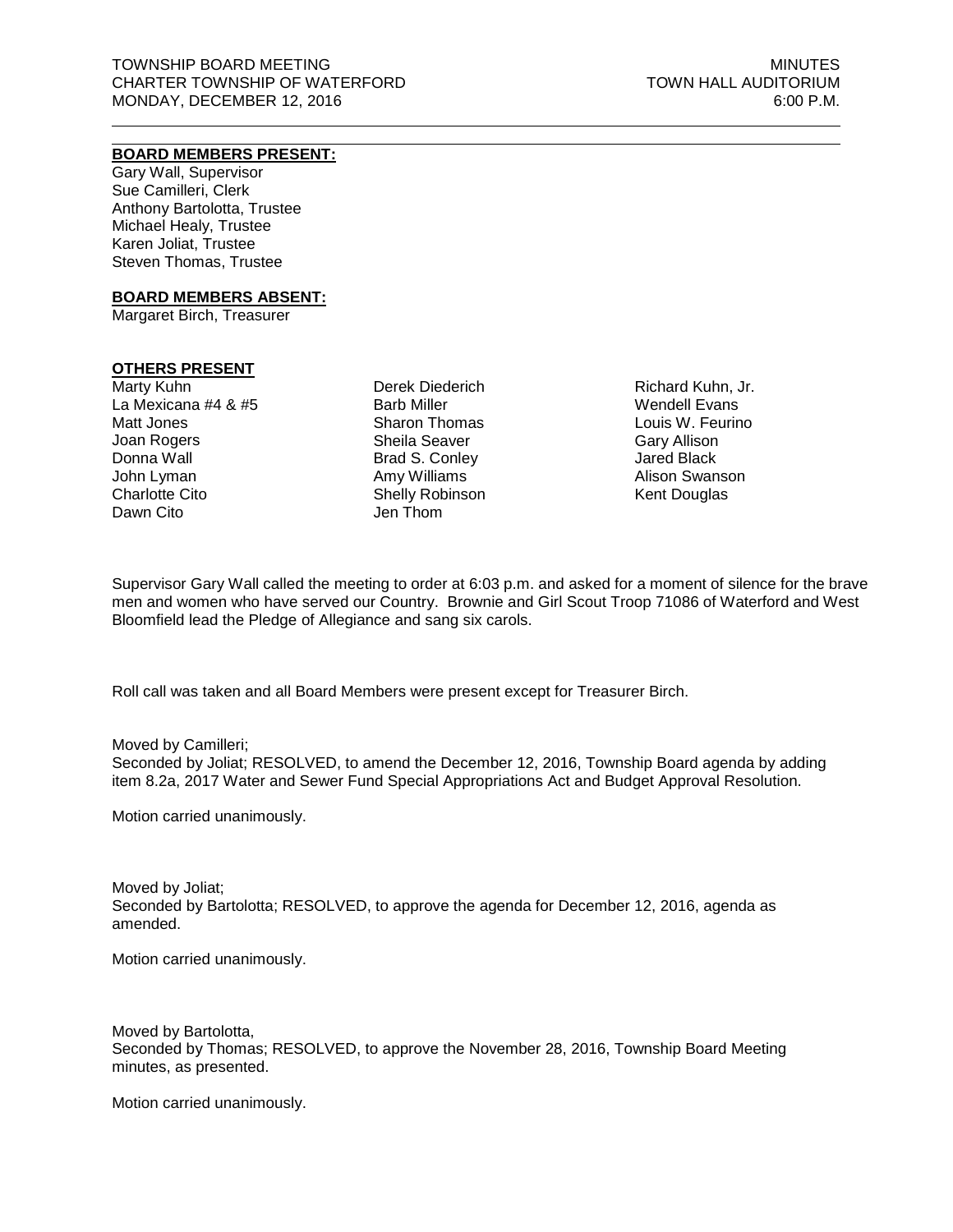## Moved by Bartolotta;

Seconded by Joliat; to approve the payment of the bills for December 12, 2016, as presented. A list of the bills is attached to these minutes. A roll call vote was taken.

Ayes: Wall, Camilleri, Bartolotta, Healy, Joliat and Thomas Nays: None Absent: Birch

Motion carried unanimously.

# **ANNOUNCEMENTS**<br>4.1 **Attention all**

- Attention all "Snowbirds"! Headed to a warmer climate? Please contact the Waterford Assessing Department with your forwarding address if you are leaving town for the winter. Even though you may have your mail forwarded by the U.S. Post Office, property tax bills and assessments notices are not forwarded. Please call 248-674-6270 to let us know your Winter address.
- 4.2 Waterford Township Administrative offices will be closed Friday, December 23rd, Monday, December 26th, Friday December 30th, and Monday, January 2nd in observance of Christmas Eve, Christmas, New Year's Eve and New Year's Day. Emergency services remain available during this administrative closure.
- 4.3 The Waterford Public Library will be closed on the following dates: (Please note the Library is always closed on Fridays in addition to the following dates) December 24, 25 & 26, 2016, December 30, 2016, and January 2, 2017
- 4.4 On behalf of the Board of Trustees and the employees of Waterford Township, we wish you a safe, happy, and healthy holiday season.

## **5. Awards & Presentations**

5.1 2016 Year in Review

#### 5.2 2017 Budget Presentation

Derek Diederich, Budget Director and DPW Administrative Superintendent, and Barb Miller, Assistant Budget Director and Accounting Manager, made a presentation.

# **REPORTS**

## **1. Clerk's Office Report – October 2016**

Moved by Joliat; Seconded by Bartolotta; RESOLVED, to receive October 2016, Clerk's Office Report.

Motion carried unanimously.

#### **2. Development Services Report – October 2016**

Moved by Bartolotta; Seconded by Healy; RESOLVED, to receive October 2016, Development Services Report.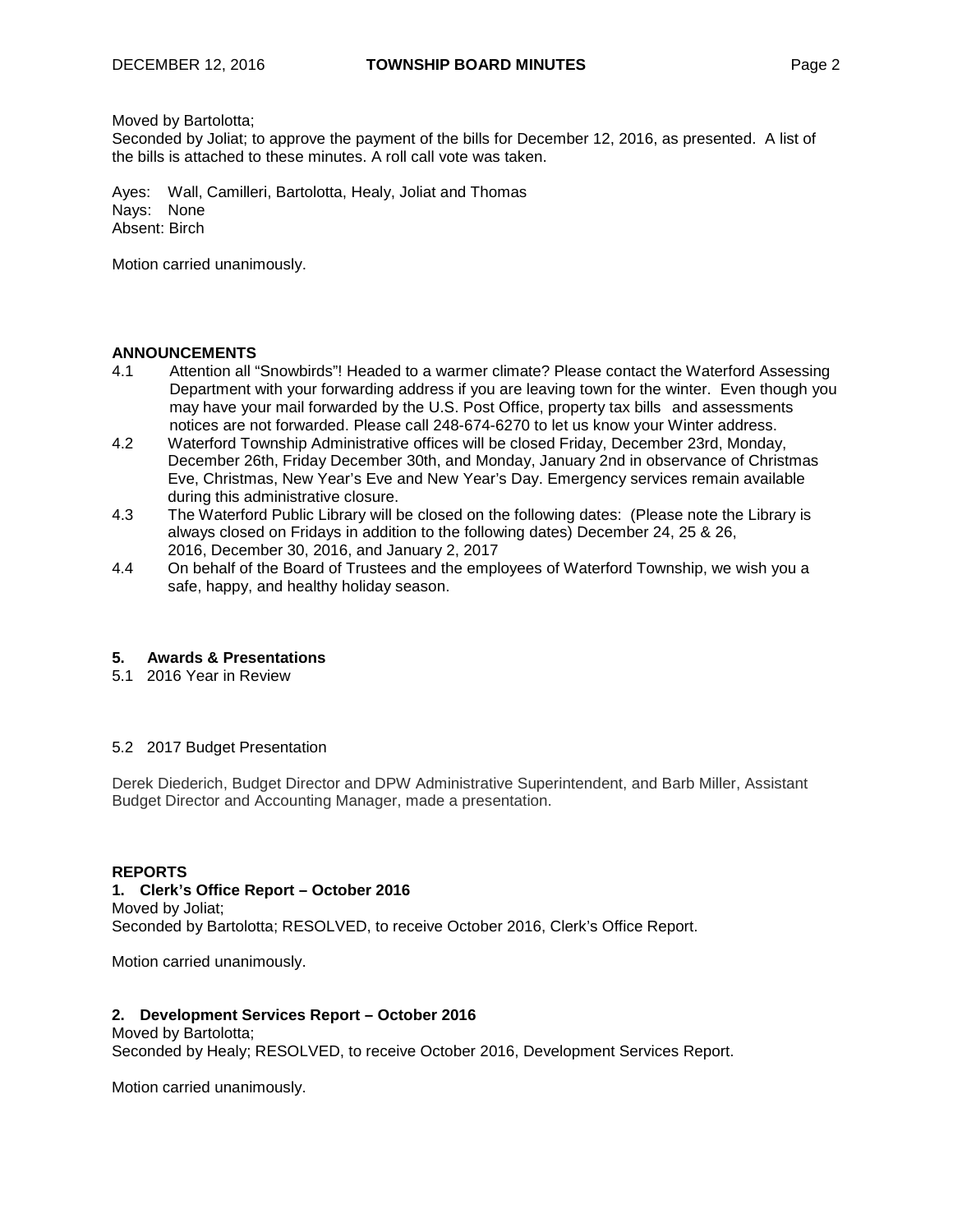# **NEW BUSINESS**

## **1. 2017 Budget Public Hearing**

Supervisor Wall opened the Public Hearing at 7:10 p.m. No members of the public commented. Supervisor Wall closed the public hearing 7:11 p.m.

## **2. Appropriations Act of 2017**

Clerk Camilleri read the 2017 Appropriations Act Resolution.

## **Charter Township of Waterford Oakland County, Michigan**

## **2017 General Appropriations Act**

**Whereas,** according to the Uniform Budgeting and Accounting Act, Public Act 2 of 1968 as amended, the Waterford Township Supervisor is Chief Administrative Officer with the authority to prepare the budget and control expenditures there under; and

**Whereas,** the Notice of Public Hearing of the Townships proposed budget was published in the Oakland Press on November 27, 2016; and

**Whereas**, the Waterford Township Board of Trustees held a Public Hearing on its budget on December 12, 2016; and

**Whereas,** the proposed 2017 tax rate to be levied by the Charter Township of Waterford is 11.5064 mills; and

**Whereas,** the estimated 2017 revenues and expenses for the Charter Township of Waterford are as follows:

|                             | 2017            | <b>2016 FUND</b> | 2017 TOTAL       | 2017                |
|-----------------------------|-----------------|------------------|------------------|---------------------|
|                             | <b>REVENUES</b> | <b>BALANCE</b>   | <b>FUNDS</b>     | <b>EXPENDITURES</b> |
|                             |                 | (EST.)           | <b>AVAILABLE</b> |                     |
| <b>GENERAL FUND*</b>        | 18,511,601      | 7,483,025        | 25,994,626       | 18,601,774          |
| <b>POLICE FUND**</b>        | 12,221,336      | 3,287,992        | 15,509,328       | 12,435,319          |
| <b>FIRE FUND**</b>          | 19,886,711      | 2,804,129        | 22,690,840       | 20,211,977          |
| <b>LIBRARY FUND</b>         | 2,016,658       | 924,444          | 2,941,102        | 2,169,497           |
| PARKS & REC FUND**          | 1,835,379       | 425,451          | 2,260,830        | 1,800,734           |
| <b>TOTAL OPERATING</b>      | 54,471,685      | 14,925,041       | 69,396,726       | 55,219,301          |
|                             |                 |                  |                  |                     |
| <b>OTHER FUNDS</b>          |                 |                  |                  |                     |
| POLICE RESTRICTED           | 73,939          | 1,259,769        | 1,333,708        | 43,300              |
| <b>CEMETERY CARE</b>        | 15,885          | 210,089          | 225,974          | 0                   |
| <b>CABLE FUND</b>           | 418,601         | 659,456          | 1,078,057        | 409,162             |
| <b>IMPROVEMENT &amp;</b>    | 218,088         | 2,141,446        | 2,359,534        | 363,001             |
| <b>REVOLVING</b>            |                 |                  |                  |                     |
| <b>BUDGET STABILIZATION</b> | $\Omega$        | 1,675,000        | 1,675,000        | 0                   |
| <b>LIBRARY DONATIONS</b>    | 26,500          | 57,401           | 83,901           | 55,000              |
| WORKERS COMPENSATION        | 13,550          | 725,676          | 739,226          | 500                 |
| <b>TOTAL OTHER FUNDS</b>    | 766,563         | 6,728,837        | 7,495,400        | 870,963             |
| <b>TOTAL ALL FUNDS</b>      | 55,238,248      | 21,653,878       | 76,892,126       | 56,090,264          |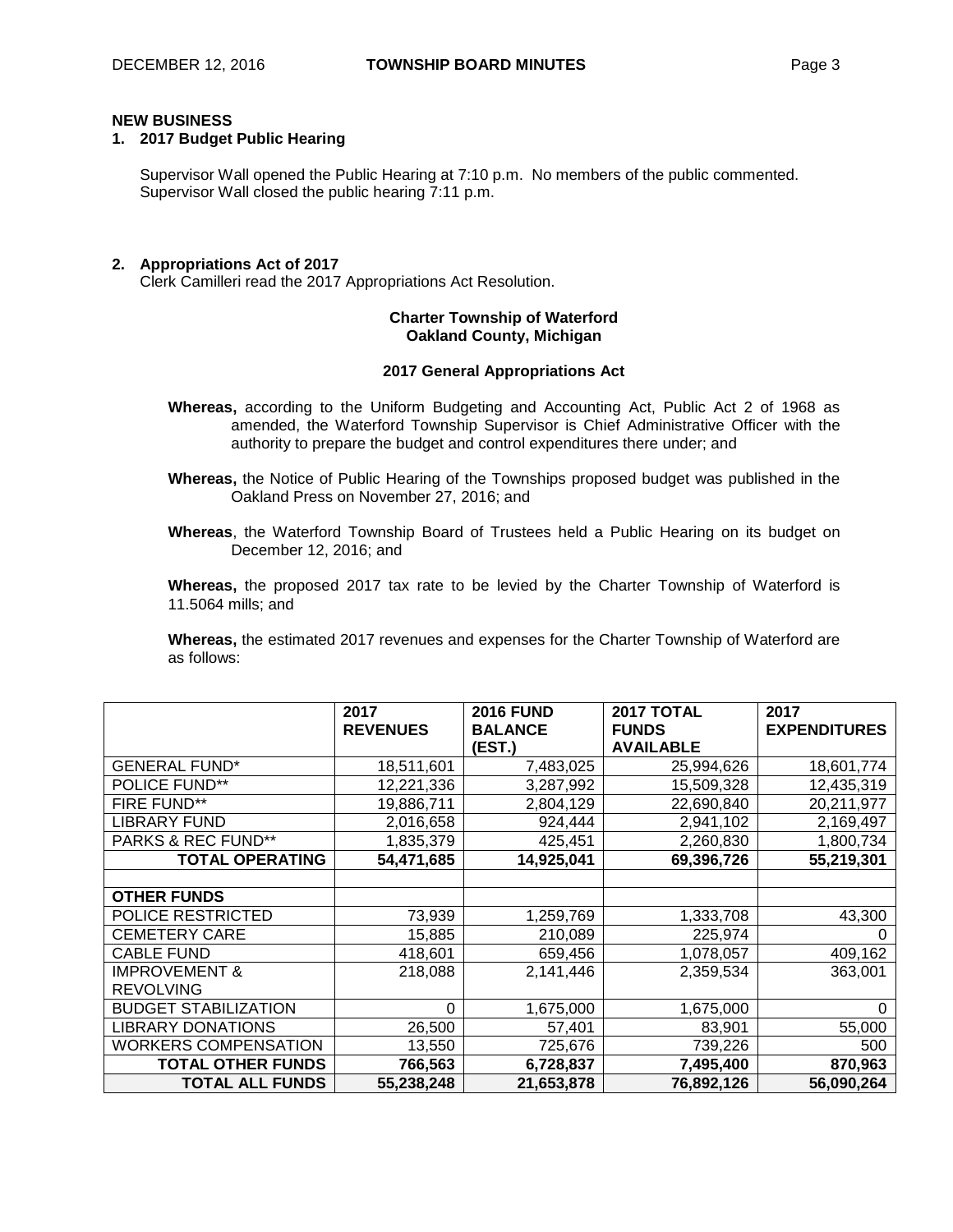| <b>GENERAL FUND</b>                |            |
|------------------------------------|------------|
| TOWNSHIP BOARD                     | 51,134     |
| <b>DISTRICT COURT</b>              | 2,071,659  |
| SUPERVISOR & ASSESSING             | 759,624    |
| <b>ELECTIONS</b>                   | 13,000     |
| <b>CLERK'S OFFICE</b>              | 645,037    |
| <b>FISCAL &amp; HUMAN</b>          | 227,448    |
| <b>RESOURCES</b>                   |            |
| <b>GENERAL SERVICES</b>            | 1,650,683  |
| <b>RETIREE BENEFITS</b>            | 1,305,246  |
| TREASURER                          | 602,240    |
| <b>INFORMATION SYSTEMS</b>         | 421,069    |
| <b>FACILITIES &amp; OPERATIONS</b> | 1,156,901  |
| DEVELOPMENT SERVICES               | 978,129    |
| <b>COMMUNITY PROMOTIONS</b>        | 77,500     |
| <b>SCHOOL CROSSING</b>             | 43,060     |
| GUARDS                             |            |
| TRANSFER TO POLICE,                | 8,599,044  |
| FIRE, ETC                          |            |
| *TOTAL GENERAL FUND                | 18,601,774 |

\*\* INCLUDES TRANSFER FROM GENERAL FUND

- **Now, therefore be it resolved,** that the 2017 Budget of the Charter Township of Waterford is hereby adopted by reference.
- **Be it further resolved,** that the Board of Trustees of the Charter Township of Waterford adopts the 2017 fiscal year budget by cost center, except for the District Court which is approved for a line item budget, and that the Township officials responsible for the expenditures authorized in the budget may expend township funds up to the total appropriation authorized for each cost center and may make transfers among the various line items contained in the cost center appropriation, except for the District Court which has a line item budget.
- **Be it further resolved,** that appropriations will be deemed maximum authorizations to incur expenditures. The supervisor shall exercise supervision and control to ensure that expenditures are within appropriations and shall not issue any order for expenditures that exceed appropriations.

| Ayes:   |  |  |
|---------|--|--|
| Nays:   |  |  |
| Absent: |  |  |

## **Certification**

I hereby certify that this resolution was adopted by the Charter Township of Waterford Board of Trustees by the roll call vote indicated at a regular meeting of the Board on December 12, 2016.

Charter Township of Waterford

Sue Camilleri, Township Clerk December 12, 2016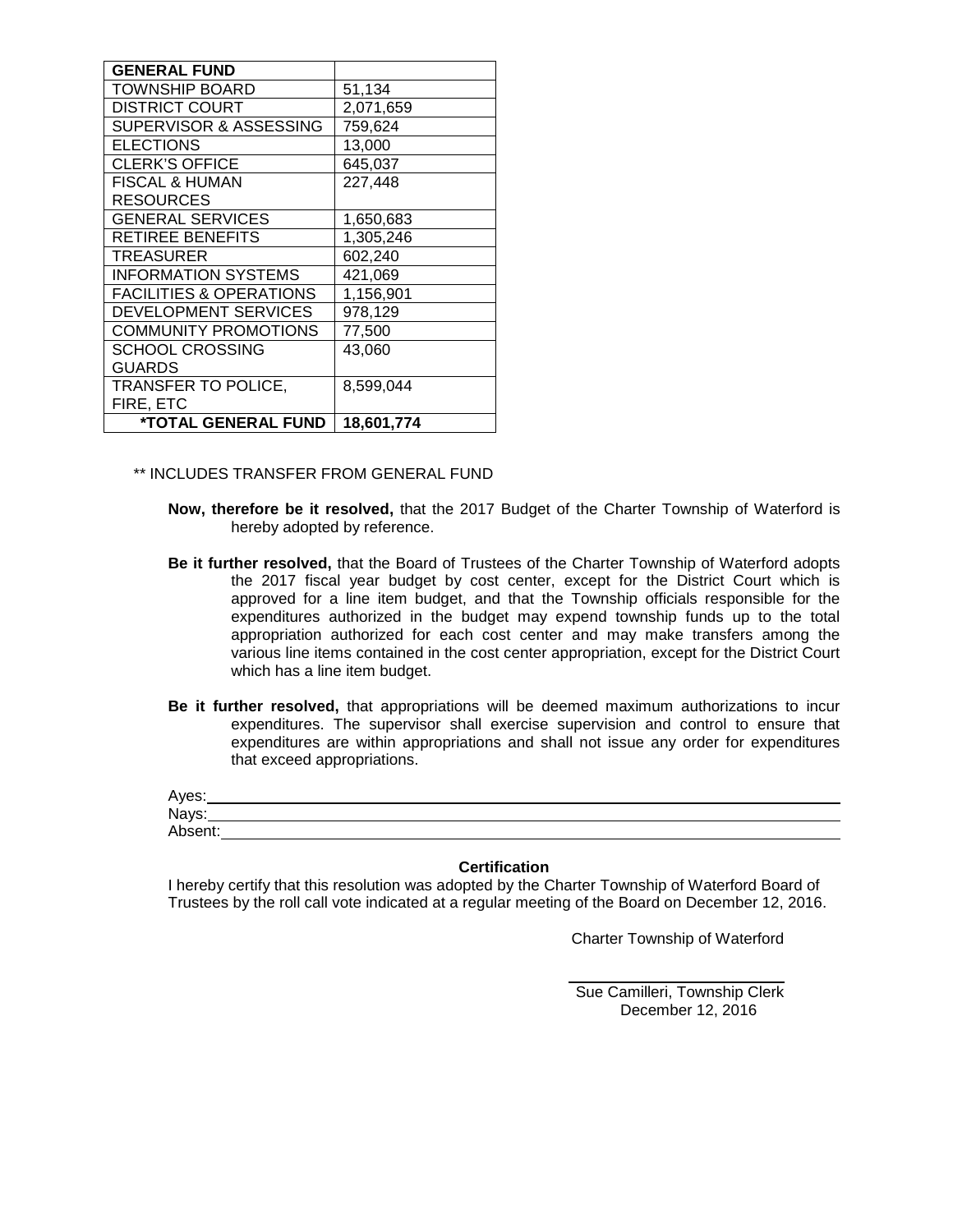## Appropriations Act of 2017 Continued.

Moved by Joliat;

Seconded by Thomas; RESOLVED, to approve the 2017 General Appropriations Act Resolution; a roll call vote was taken.

Ayes: Wall, Camilleri, Bartolotta, Healy, Joliat and Thomas Nays: None Absent: Birch

Motion carried unanimously.

## 2a. **2017 Water and Sewer Fund Special Appropriations Act and Budget Approval Resolution**

Clerk Camilleri read the 2017 Water and Sewer Fund Special Appropriations Act and Budget Approval Resolution.

## **CHARTER TOWNSHIP OF WATERFORD OAKLAND COUNTY, MICHIGAN**

2017 WATER AND SEWER FUND SPECIAL APPROPRIATIONS ACT AND BUDGET APPROVALRESOLUTION

WHEREAS, the Township's proposed budget for the 2017 fiscal year that begins January 1, 2017, includes the Township's Water and Sewer Fund, which is an enterprise fund; and

WHEREAS, under the Uniform Budgeting and Accounting Act, Public Act No. 2 of 1968, as amended, although budgets for enterprise funds are not part of the budget that is approved by a general appropriations act, they may be approved by a special appropriations act; and

WHEREAS, on December 12, 2016, the Township Board of Trustees held a public hearing on its proposed budget for the 2017 fiscal year, notice of which was published in the Oakland Press on November 27, 2016; and

WHEREAS, the proposed 2017 Water and Sewer Fund Budget, which does not require or provide for money to be raised by taxation or new bond issues to meet proposed expenditures, and necessary supporting schedules provides for:

- 1. Expenditures of \$20,192,966 that include \$765,932 of debt interest expenses.
- 2. Debt principal payments of \$2,179,180 not included in the \$20,192,966 expenditures.
- 3. Anticipated income (revenue) of \$22,629,100.
- 4. An estimated beginning fund balance of \$13,442,479 and estimated end of year fund balance of \$13,699,433; and

WHEREAS, the proposed 2017 Water and Sewer Fund Budget includes supporting schedules for the information in the Budget.

IT IS THEREFORE RESOLVED that the proposed 2017 Water and Sewer Fund Budget as described in this Resolution is approved and adopted.

IT IS FURTHER RESOLVED that appropriations are hereby made for the expenditures in the approved Budget, which are maximum authorizations for responsible and authorized Township officials to incur expenditures within each of the cost centers.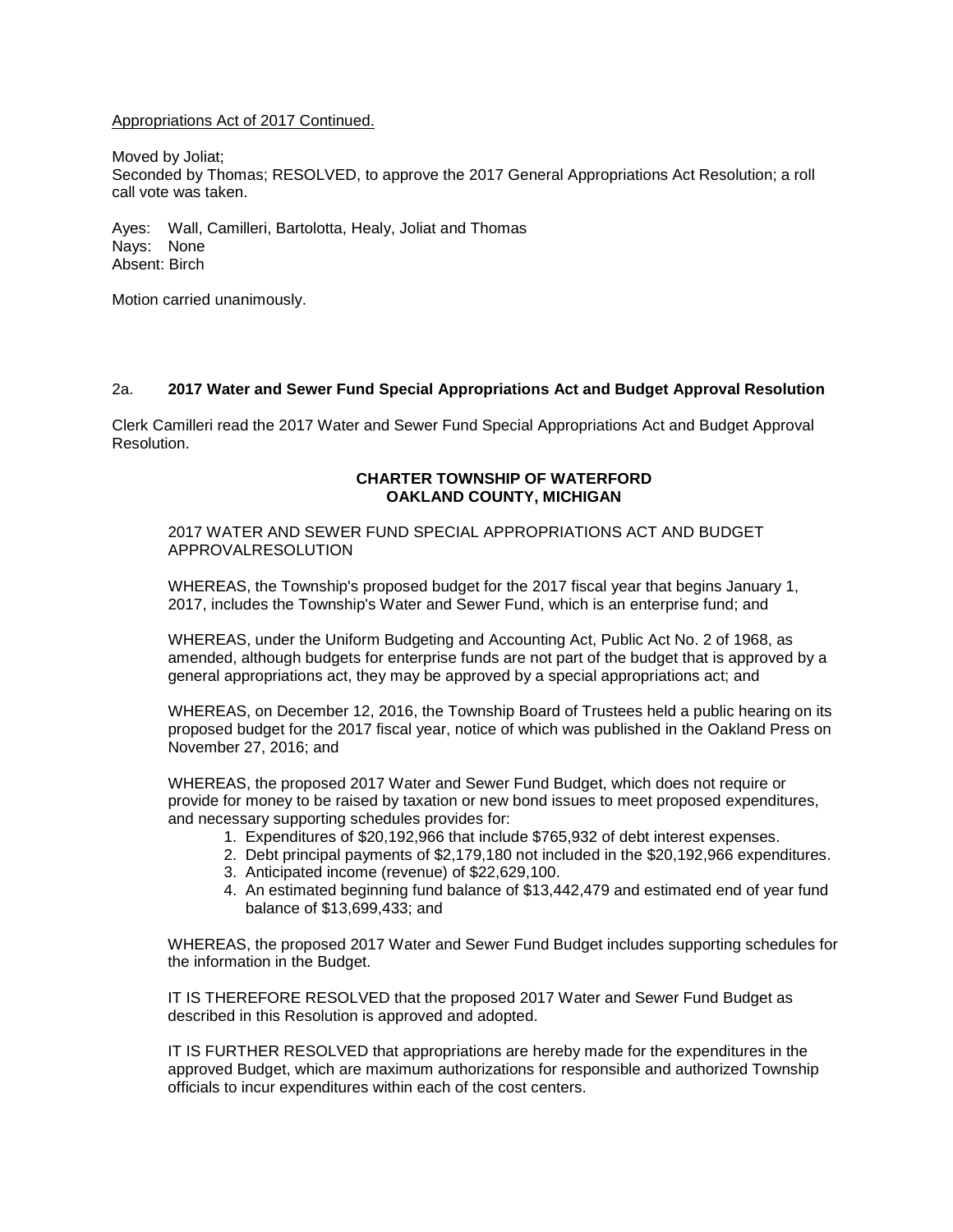# 2017 Water and Sewer Fund Special Appropriations Act and Budget Approval Resolution Continued.

# **CERTIFICATION**

I hereby certify that this Resolution was adopted by the Charter Township of Waterford Board of Trustees at a regular meeting on December 12, 2016.

Charter Township of Waterford

\_\_\_\_\_\_\_\_\_\_\_\_\_\_\_\_\_\_\_\_\_\_\_\_\_\_ \_\_\_\_\_\_\_\_\_\_\_\_\_\_\_\_\_\_\_\_\_\_\_\_\_\_\_\_\_\_\_ Date **Sue Camilleri, Township Clerk** Sue Camilleri, Township Clerk

Moved by Joliat;

Seconded by Healy; RESOLVED, to approve the 2017 Water and Sewer Fund Special Appropriations Act and Budget Approval Resolution; a roll call vote was taken.

Ayes: Wall, Camilleri, Bartolotta, Healy, Joliat and Thomas Nays: None Absent: Birch

Motion carried unanimously.

# **3. 2016 Year End Budget Amendments and Fund Balance Designation**

The following memo was received from Derek Diederich, DPW Admin. Superintendent/Budget Director and Barb Miller, Accounting Manager/Assistant Budget Director.

After review of township operational budget accounts and the need to post some one time revenues and accrual adjustments, we recommend the following eleven (11) year-end adjustments and amendments for the Township Board's review and action.

## **One-Time Revenue Receipts 2016 Budget Year:**

Waterford Township received a few 'one-time' revenues that need to be incorporated into the 2016 Budget. Waterford received a rebate from its General Liability Carrier – Michigan Municipal Risk Management Authority (MMRMA) in the amount of \$709,395 in 2016. While this is good news, this revenue source is a one-time adjustment made by our carrier to account for loss experience and required assets on hand compared against the insurance carrier's exposure as derived by their accountants and actuaries. In short, this is the type of revenue that cannot be considered permanent. As we have discussed previously we do not believe in attaching reoccurring annual expenses to one-time revenue events which is a conservative budgetary practice.

Additionally, the Township received some rebates through one of its health care companies (Blue Cross and Blue Shield) and some other smaller one-time rebates.

## **Township Board Budget Adjustment #1 Motion Requested:**

General Fund Line Item 10101-68700 was originally budgeted at \$200,000. At this time, we would ask the Township Board to approve a budget adjustment to the Township's General Fund Revenue Line Item: 10101-68700 'Refunds and Rebates' of \$500,837 to recognize and receive these funds into the 2016 Budget as described above. Additionally, would recommend a Budget Amendment of \$208,558 to Water-Sewer Refunds and Rebates of \$208,558 to appropriate Water-Sewer's share of this rebate.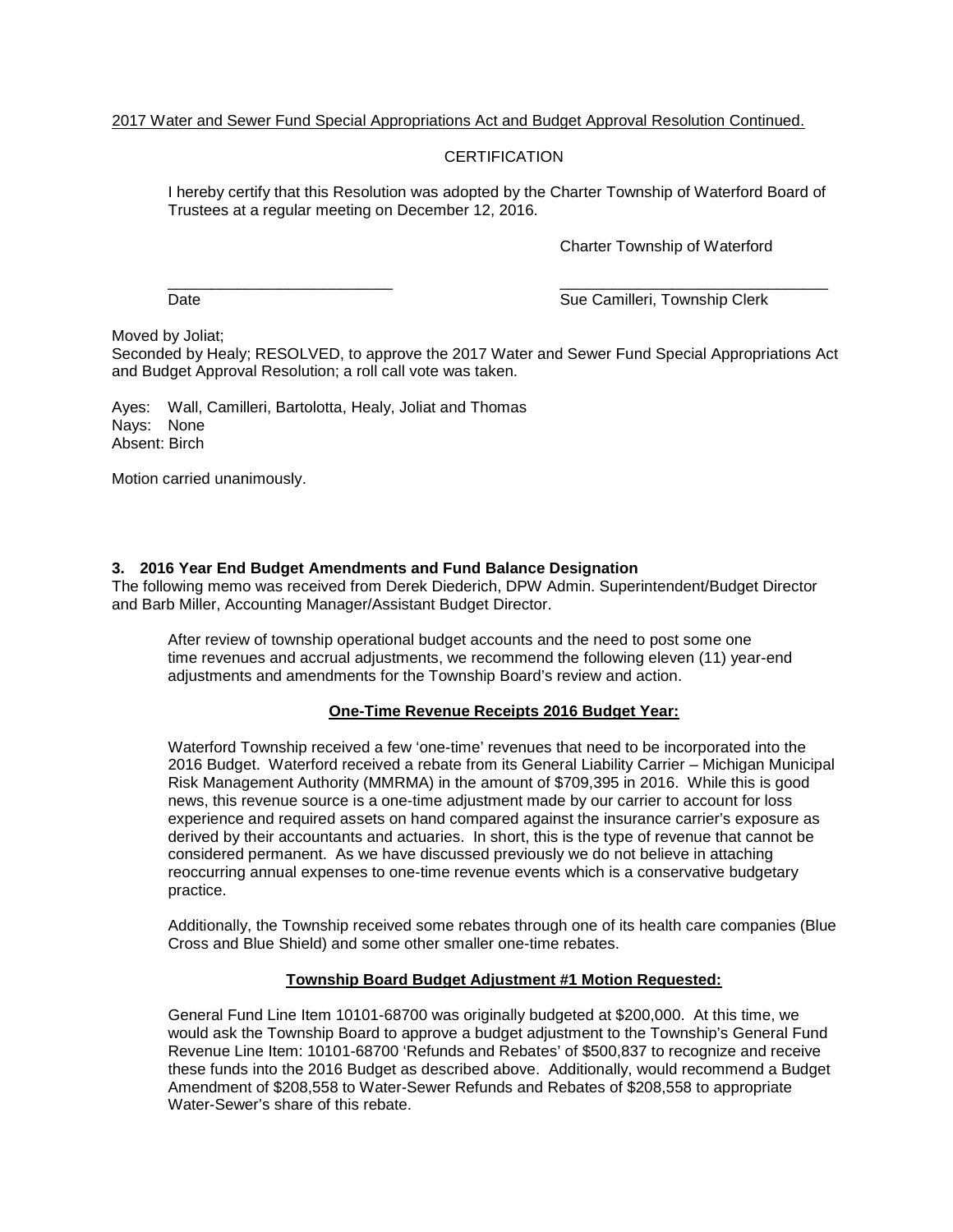Moved by Joliat;

Seconded by Camilleri; RESOLVED, to approve a budget adjustment to the Township's General Fund Revenue Line Item 10101-68700, Refunds and Rebates, in the amount of five hundred thousand, eight hundred thirty-seven (\$500,837.00) dollars and to a Budget Amendment to Water-Sewer Refunds and Rebates, in the amount of two hundred eight thousand, five hundred fifty eight \$208,558.00 (dollars) to appropriate Water-Sewer; a roll call vote was taken.

Ayes: Wall, Camilleri, Bartolotta, Healy, Joliat and Thomas Nays: None Absent: Birch

Motion carried unanimously.

# **One-Time State Shared Revenue Timing Amendment:**

Our auditors have recommended the Township post a one-time accrual adjustment related to State Revenue Sharing. This one-time adjustment is needed because of the timing change that started to occur when the State began disbursing these payments electronically versus the old conventional paper check format. Waterford is slightly out of sync in its format with respect to timing. This is truly a one-time and one time only catch up event to put the Township in sync with the State disbursement schedule. We have created a separate revenue line item in the General Fund to post this one adjustment so our trending in this category is not comingled. Therefore, we recommend the Board approve a budget adjustment of \$900,000 to line item 10101-57400.

Moved by Camilleri; Seconded by Healy; RESOLVED, to approve a budget adjustment in the amount of nine hundred thousand (\$900,000.00) dollars to line item 10101-57400; a roll call vote was taken.

Ayes: Wall, Camilleri, Bartolotta, Healy, Joliat and Thomas Nays: None Absent: Birch

Motion carried unanimously.

## **Commitment of Township Resources on Financial Statements – Board Resolution (Adjustment #2):**

In light of the 'one-time' revenues outlined above we believe, that the Township has an opportunity to commit some of the one-time resources above to Waterford's 'Budget Stabilization Fund.' You will remember that the Township Board created this Fund in 2013. The bond rating agencies (Standard and Poors, Moody's and Fitch) as well as our auditors like to see such allocations made. During our last Bond Rating Exercise in March of 2014 Standard and Poor's did take note of the Budget Stabilization Fund that was created by Waterford Township in the fall of 2013. We feel that a further contribution is in Waterford's best interest.

Bond Ratings are a good measurement of a municipality's financial health and also are very important when issuing debt to receive the most favorable interest rates and financing available.

The commitment of the funds takes a board action (resolution) to commit the funds. Also, if the funds were to ever be used in the future, a subsequent board action (resolution) would be required to utilize the funds. We have checked with our auditors and this action is permitted and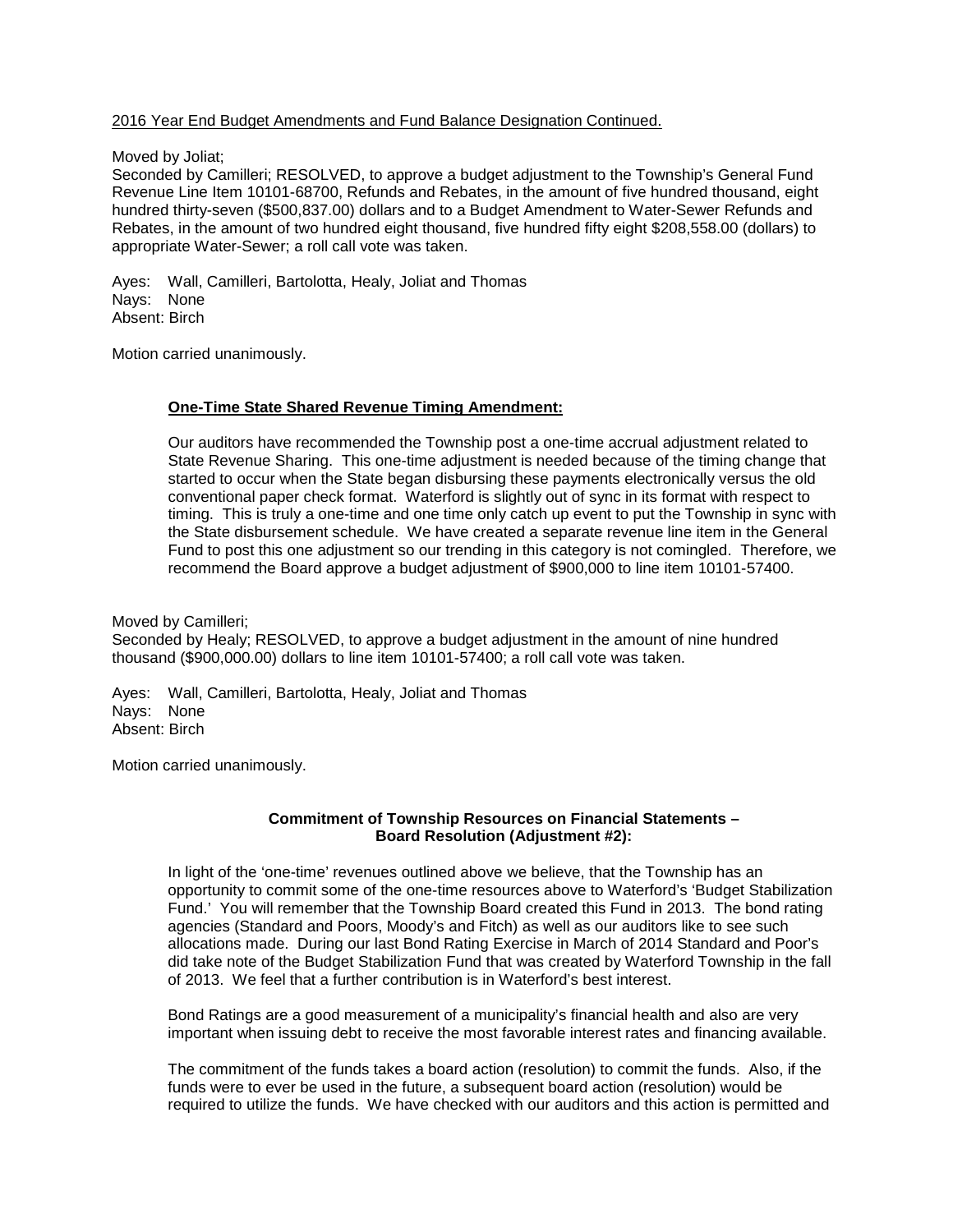in the spirit and accordance with the Governmental Accounting Standards Board (GASB-54) rule. We believe that this move would be a sound and conservative action to take with one-time nonreoccurring revenues. We recommend that the Board allocate \$350,000 to the Committed Budget Stabilization Fund at this time. While not a large allocation considering the magnitude of the operations we believe this is a prudent and conservative action that merits consideration. Please see the attached Appendix A for the resolution that we ask the Board to consider regarding this recommendation at this time.

Moved by Camilleri;

Seconded by Joliat; RESOLVED, to approve an allocation in the amount of three hundred fifty thousand (\$350,000.00) to the Budget Stabilization Fund; a roll call vote was taken.

Ayes: Wall, Camilleri, Bartolotta, Healy, Joliat and Thomas Nays: None Absent: Birch

Motion carried unanimously.

Moved by Joliat; Seconded by Thomas; RESOLVED, to approve Resolution #1, Budget Stabilization Fund Committed Designation; a roll call vote was taken.

Ayes: Wall, Camilleri, Bartolotta, Healy, Joliat and Thomas Nays: None Absent: Birch

Motion carried unanimously.

## **Township Board Budget Adjustment #4 Motion Requested:**

We would also recommend that the Township Board make an increased transfer from its General Fund, Fund # (101) to its Improvement and Revolving Fund, Fund # (246). As a reminder, the (246) Improvement Revolving Fund is where the Township budgets and pays for many capital improvements. This fund does not have a reoccurring or dedicated revenue stream, so it is essential that whenever possible this fund be given an opportunity to help the community address its capital infrastructure and deferred maintenance needs. Historically, the Improvement Revolving Fund has allowed the Township to participate in the Tri-Party (Oakland County, Oakland County Road Commission and Twp.) road projects, Township Drainage issues, Streetlights, Sidewalk and other needed capital upgrades and repairs. The needs for capital improvements are vast and virtually without end and such items have been deferred; especially during the most recent recession. At this time, we recommend that the Township Board authorize a \$550,000 transfer from General Fund Expense line Item 19650-99911 to Improvement Revolving Fund Revenue Line Item 24601-67402. While this is a positive item we should keep in mind that public infrastructure projects can be very costly indeed and that the Township has deferred many projects over the past number of years.

Moved by Joliat;

Seconded by Camilleri; RESOLVED, to approve a five hundred fifty thousand (\$550,000.00) transfer from General Fund Expense Line Item 19650-99911 to Improvement Revolving Fund Revenue Line Item 24601-67402; a roll call vote was taken.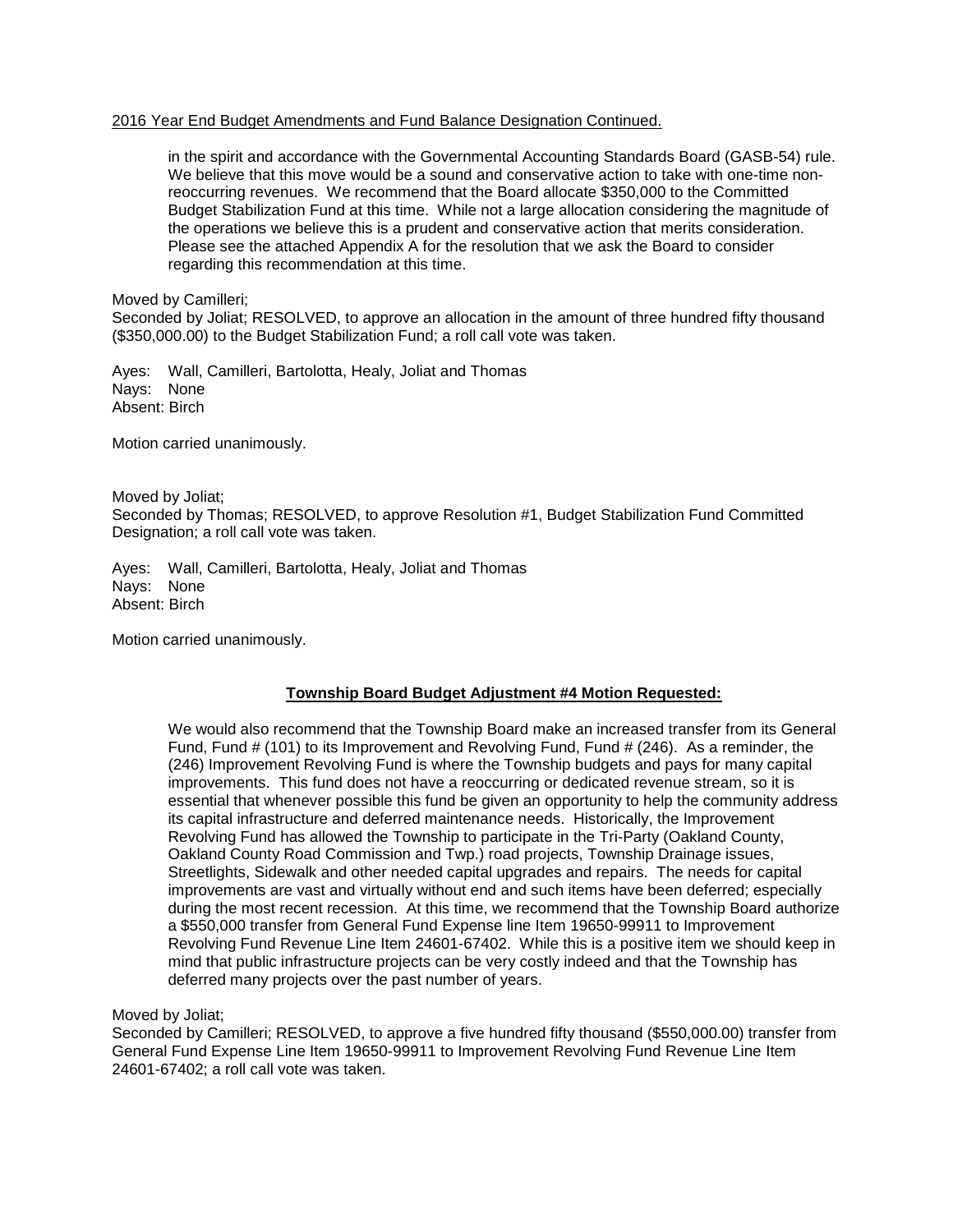Ayes: Wall, Camilleri, Bartolotta, Healy, Joliat and Thomas Nays: None Absent: Birch

Motion carried unanimously.

# **Township Board Budget Adjustment #5 Motion Requested:**

We would also recommend that the Township Board make an increased transfer from its General Fund, Fund # (101) to its Cemetery Perpetual Care Fund, Fund # (209). The Township's five municipal cemeteries at some point will have ongoing maintenance and upkeep needs and no dedicated revenue stream to help meet these needs. At the end of 12-31-15 there was \$168,704 in this fund. We recommend an increased transfer of \$25,000 from General Fund Line Item 19650-99908 to Cemetery Care Fund Line Item 20901-67402 at this time.

Moved by Camilleri;

Seconded by Joliat; RESOLVED, to approve a transfer in the amount of twenty-five thousand (\$25,000.00) dollars from General Fund Line Item 19650-99908 to Cemetery Care Fund Line Item 20901- 67402; a roll call vote was taken.

Ayes: Wall, Camilleri, Bartolotta, Healy, Joliat and Thomas Nays: None Absent: Birch

Motion carried unanimously.

# **Township Board Budget Adjustment #6 Motion Requested:**

We would also recommend that the Township Board make an increased transfer from its General Fund, Fund # (101) to its Worker's Compensation Fund, Fund # (215). The Township conducts Public Safety (Police and Fire), as well as other services at the DPW in particular that can be considered hazardous. Having the proper set asides to address deductibles and self-insurance limits when/if these events happen is essential. Currently, our self-insurance/deductible is set at \$450,000 per occurrence. At the end of 12-31-15 there was \$681,436 in this fund. We recommend an increased transfer of \$25,000 from General Fund Line Item 19650-99918 to Worker's Comp Fund Line Item 21501-67421 at this time.

Moved by Bartolotta;

Seconded by Camilleri; RESOLVED, to approve a transfer in the amount of twenty-five thousand (\$25,000.00) dollars from General Fund Line Item 19650-99918 to Worker's Comp Fund Line Item 21501- 67421; a roll call vote was taken.

Ayes: Wall, Camilleri, Bartolotta, Healy, Joliat and Thomas Nays: None Absent: Birch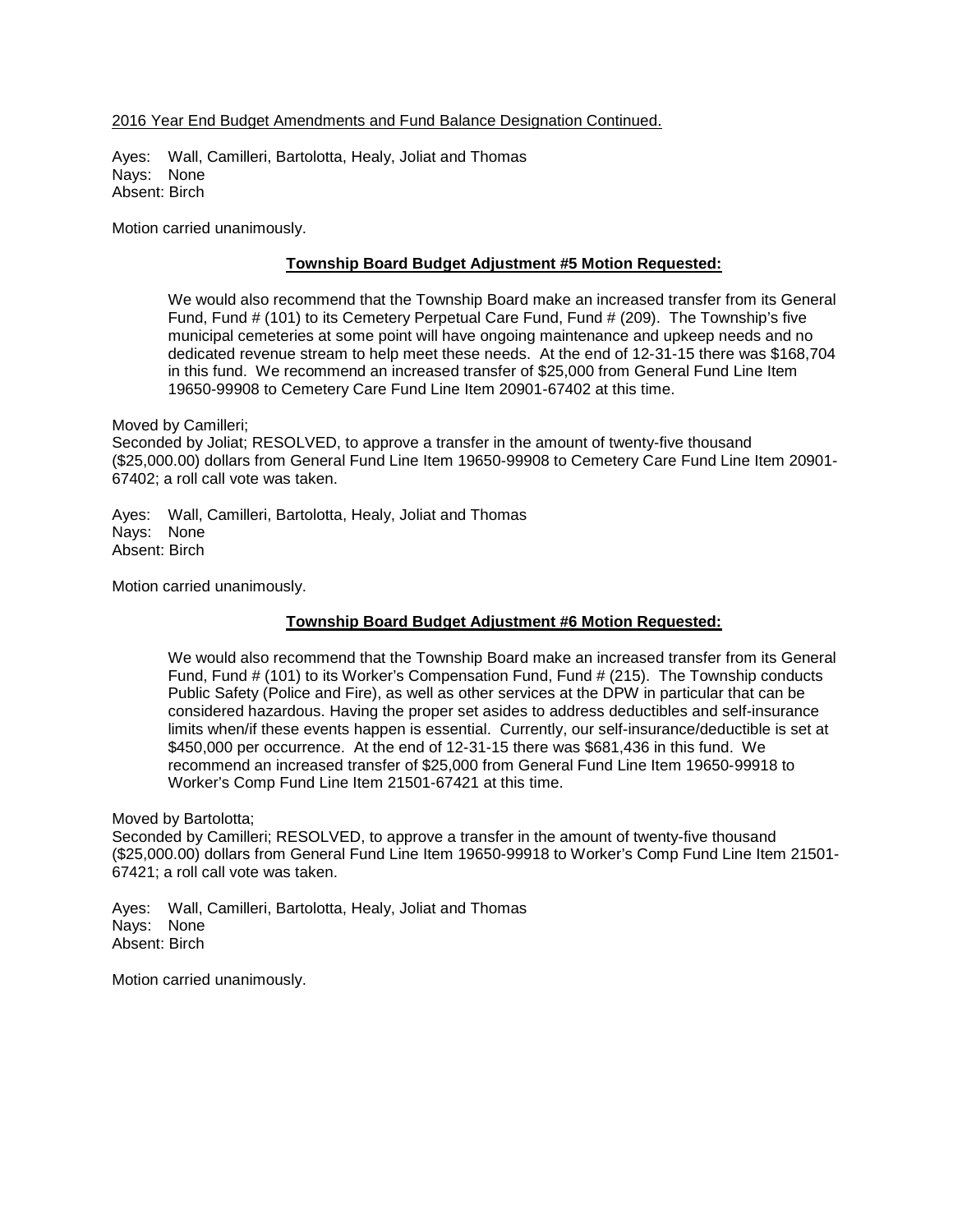## **Township Board Budget Adjustment #7 Motion Requested:**

We would recommend that the Township Board authorize an increased transfer from the General Fund Line Item #12480-99901 to the (330) fund, line item #33001-67410 in the amount of \$50,000. If you remember the (330) fund was created to help set aside current dollars for future capital needs. The General Fund transfer to the 330 Fund are for future building, grounds or vehicle repairs, maintenance or acquisition in the General Fund category.

Moved by Joliat;

Seconded by Camilleri; RESOLVED, to approve a transfer in the amount of fifty thousand (\$50,000.00) from the General Fund Line Item 12480-99901 to the 330 Fund Line Item 33001-67410; a roll call vote was taken.

Ayes: Wall, Camilleri, Bartolotta, Healy, Joliat and Thomas Nays: None Absent: Birch

Motion carried unanimously.

# **Township Board Budget Adjustment #8 Motion Requested:**

The Township Building Permits revenue line item was originally budgeted at \$190,000. We project a Year-End total to be closer to \$340,000 based on an uptick in related activities in 2016. Therefore, we request a budget amendment to increase and adjust the original budgeted amount by \$150,000. This corresponds to line item #10101-46300.

Moved by Joliat,

Seconded by Camilleri; Resolved, to approve a budget amendment in the amount of one hundred fifty thousand (\$150,000.00) dollars to Building Permits revenue line item 10101-46300; a roll call vote was taken.

Ayes: Wall, Camilleri, Bartolotta, Healy, Joliat and Thomas Nays: None Absent: Birch

Motion carried unanimously.

# **Township Board Budget Adjustment #9 Motion Requested:**

The Township originally budgeted its State Shared Revenue line item at the State's initial projected number of \$5,704,956. We project the Year-end total to be closer to \$5,414,874; the state's original estimate appears to be off by an estimated \$290,082. We recommend a reduction to the General Fund's Revenue Line Item #10101-57401 by \$290,082.

Moved by Camilleri;

Seconded by Joliat; RESOLVED, to approve a reduction in the amount of two hundred thousand and eighty-two (\$290,082.00) dollars to line item 10101-57401; a roll call vote was taken.

Ayes: Wall, Camilleri, Bartolotta, Healy, Joliat and Thomas Nays: None Absent: Birch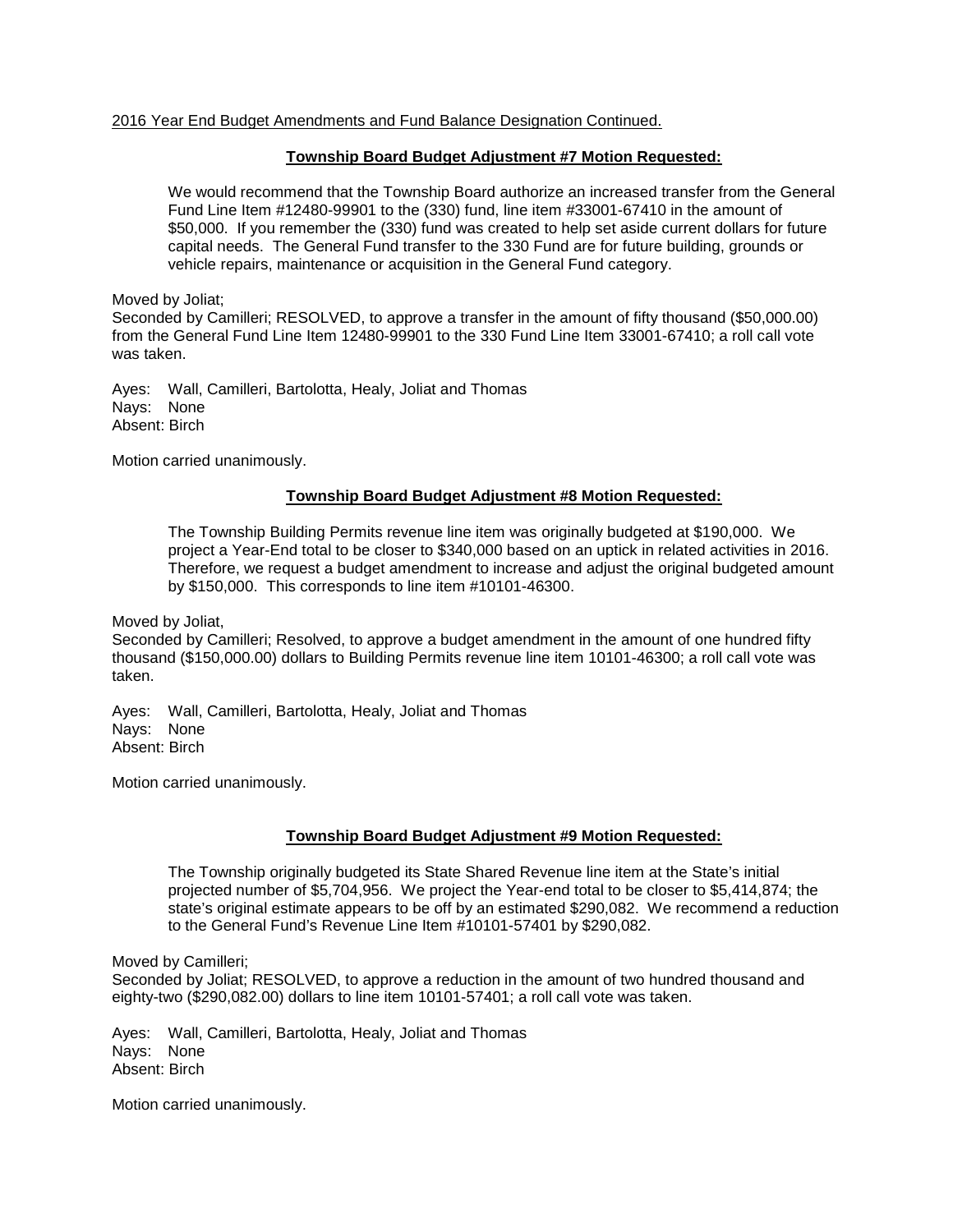## **Township Board Budget Adjustment #10 Motion Requested:**

The Township originally budgeted its legal expense line item in the General Fund at \$110,000. We project year-end 2016 expenses closer to \$226,000. Therefore, we recommend an increased allocation to General Fund Line Item #12480-84100 of \$116,000.

Moved by Joliat;

Seconded by Healy; RESOLVED, to approve an increase, in the amount of one hundred sixteen thousand (\$116,000.00) dollars to the General Fund's Revenue Line Item 12480-84100; a roll call vote was taken.

Ayes: Wall, Camilleri, Bartolotta, Healy, Joliat and Thomas Nays: None Absent: Birch

Motion carried unanimously.

## **Township Board Budget Adjustment #11 Motion Requested:**

We would recommend that the Township Board authorize an increased transfer from the Fire Fund Line Item #20630-99901 to the (330) fund, line item #33001-67410 in the amount of \$100,000. If you remember the (330) fund was created to help set aside current dollars for future capital needs. The Fire Fund transfer to the 330 Fund are for future building, grounds or vehicle repairs, maintenance or acquisition in the Fire Fund category. The Fire Fund Year-End projected change to fund balance will permit this allocation. We have spoken to the Fire Chief and he agrees that this transfer is prudent and fits with the goal of attempting to replenish large capital items; most notably fire engines with this prefunding mechanism.

Thank you for your attention and careful consideration on these matters. Should you have any questions please feel free to contact our office at your convenience.

Moved by Joliat;

Seconded by Camilleri; RESOLVED, to approve a transfer, in the amount of one hundred thousand (\$100,000.00) dollars, from the Fire Fund Line Item 20630-99901 to the 330 Fund, line item 33001- 67410; a roll call vote was taken.

Ayes: Wall, Camilleri, Bartolotta, Healy, Joliat and Thomas Nays: None Absent: Birch

Motion carried unanimously.

## **Appendix A (Budget Stabilization Fund Resolution):**

Resolution # 1 (Budget Stabilization Fund Committed Designation):

A Resolution to approve commitment of Fund Balance in Accordance with GASB Statement No. 54.

Whereas, the Governmental Accounting Standards Board (GASB) has issued Statement No. 54 – Fund Balance Reporting and Governmental Fund Type Definitions, which redefines fund types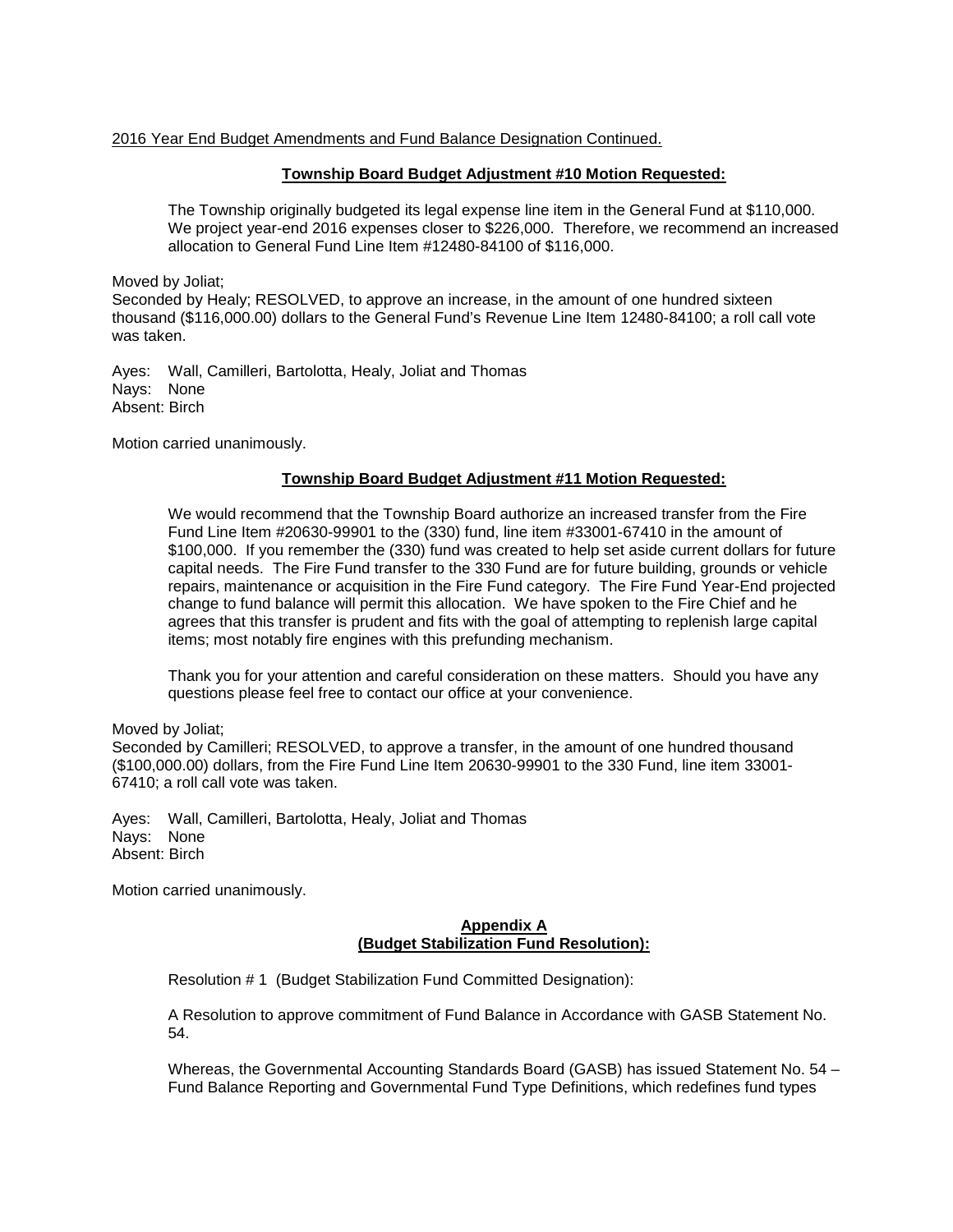and changes the terminology used for fund balance reporting on balance sheets of Governmental Funds, AND;

Whereas, the Charter Township of Waterford's Township Board has reviewed the new terminology, AND;

Whereas, the Charter Township of Waterford Budget and Assistant Budget Directors recommend that a portion of the General Fund Refunds and Rebates Revenues for Budget Year 2016 be received and committed by this resolution in the amount of \$350,000 to the 'Budget Stabilization Fund.'

Whereas, the purpose of these committed funds would be to balance a subsequent budget in future years, or to meet the needs of a large unforeseen event.

Now, Therefore, Be It Resolved that the Charter Township of Waterford Township Board accepts the aforementioned recommendation.

## **4. 2016 Fiscal Year Budget Amendment – Clerk's Office – Elections**

The following memo was received from Clerk Camilleri

After review of the Elections Department budget accounts there are two amendments necessary to balance the accounts. There is additional revenue to recognize and I am requesting additional funds to cover expenses over the budgeted amount.

- 1. Recognize additional revenue of \$5600.00 from the reimbursement of the Presidential Primary expenses.
- 2. Request \$11,600.00 in additional funds to the following line items:
	- a. 11910-70200 Salaries in the amount of \$6000.00
	- b. 11910-76000 Operating supplies in the amount of \$5,600.00.

#### Moved by Joliat;

Seconded by Bartolotta; RESOLVED, to receive additional revenue, in the amount of five thousand, six hundred (\$5,600.00) dollars, from the reimbursement of the Presidential Primary expenses. In additional, to approve additional funds in the amount of, six thousand (\$6,000.00) dollars, to Clerk-Election's line item 11910-70200 and five thousand, six hundred (\$5,600.00) dollars to Clerk-Election's line item 11910- 76000; a roll call vote was taken.

Ayes: Wall, Camilleri, Bartolotta, Healy, Joliat and Thomas Nays: None Absent: Birch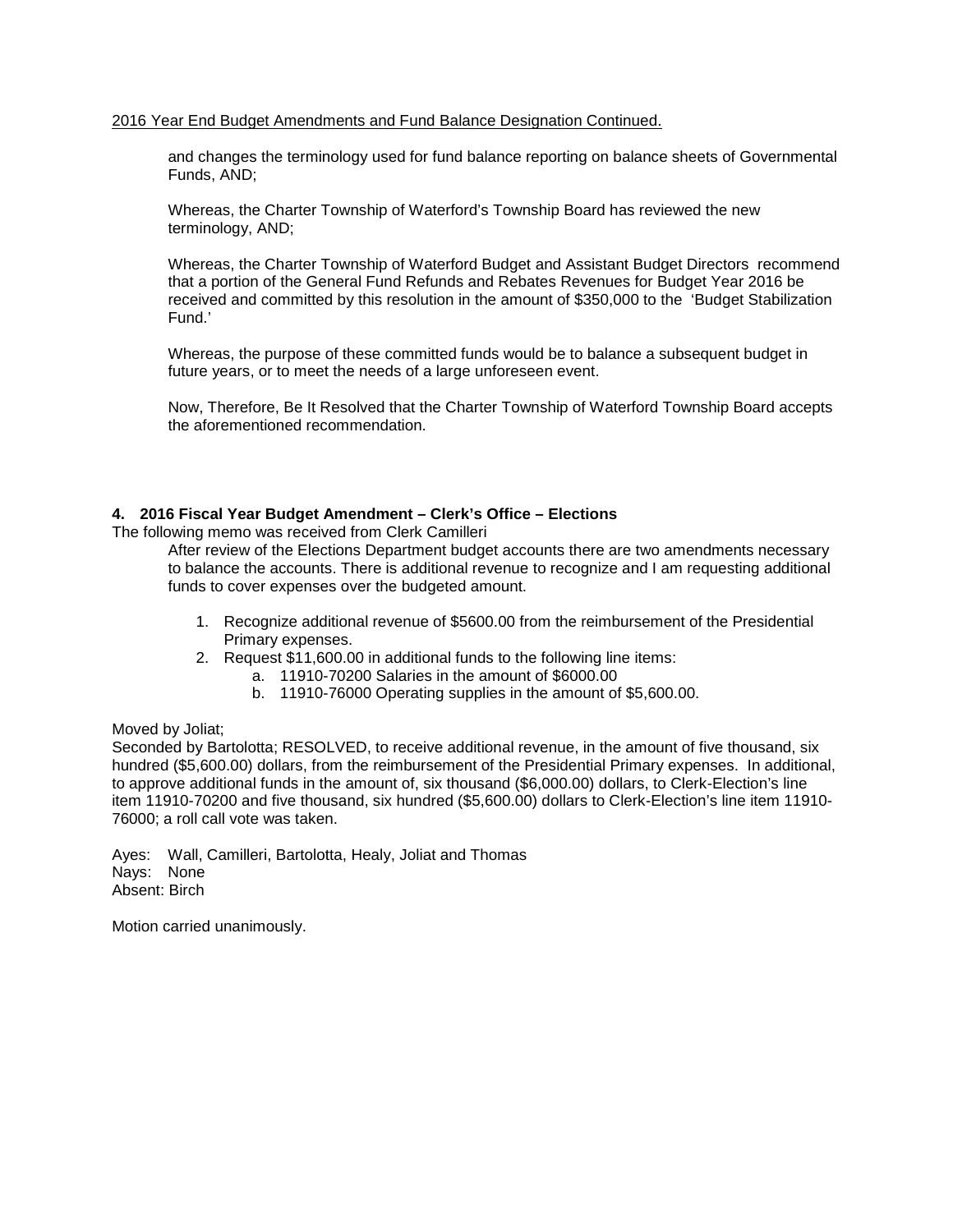## **5. Annual Rate Charge Under Ordinance Section 17-3838**

The following memo was received from Township Attorney Gary Dovre.

Among the goals of the 2014 recodification of the Township's Code of Ordinances was to repeal provisions that were no longer needed or being utilized. It has come to my attention that Section 17- 338 in Article V of Chapter 17 of the Code was such a provision that should have been repealed. That section reads as follows:

## **Sec. 17-338. Annual rate charge**

The Township shall pay for all water used by it at the established rates for each hydrant connected to the system. Such rental may be paid in equal quarterly installments.

The ordinance history for Section 17-338 suggests it dates back to at least 1986 when it was Section 26.078 in that version of the compiled ordinances. According to information provided to me by the Township's Assistant Budget Director, the last year in which an amount was paid under this ordinance was in 1995, more than 20 years ago. Regardless of whether the Township Board at that time adopted a resolution establishing the hydrant rental rate at zero, all Township Board approved budgets since then have effectively done that.

In the absence of outstanding revenue bonds pledging water system revenues for repayment, in my opinion there is no Michigan law requiring the Township to pay for fire hydrant water use. Even if water system revenue bonds were outstanding so as to trigger some fire hydrant water use payment obligation, in my opinion there is no Michigan law that requires an ordinance provision such as Section 17-338 to be on the books.

With the above basic background, unless the Township Board wants to establish a rate to be paid to the water and sewer fund by some other Township fund for fire hydrant water use, Section 17-338 should be repealed by introduction at your December 12, 2016, meeting and adoption at your January 9, 2017, meeting of the enclosed ordinance.

My second recommendation is that at your December 12, 2016 meeting you adopt the enclosed resolution that pending repeal of the ordinance, establishes the fire hydrant water usage rate at zero, consistent with Township Board's authority to establish charges by resolution under Section 17-001 of the Ordinance Code.

### **CHARTER TOWNSHIP OF WATERFORD ORDINANCE NO. 2016-04**

## **WATER HYDRANT CHARGE REPEAL ORDINANCE**

An Ordinance to repeal Section 17-338 in Division 1 of Article V in Chapter 17 of the Waterford Charter Township Code.

THE CHARTER TOWNSHIP OF WATERFORD ORDAINS:

## **Section 1 of Ordinance**

Section 17-338 in Division 1 of Article V in Chapter 17 of the Waterford Charter Township Code, that reads as follows is hereby repealed in its entirety.

#### **Sec. 17-338. Annual rate charge**

The Township shall pay for all water used by it at the established rates for each hydrant connected to the system. Such rental may be paid in equal quarterly installments.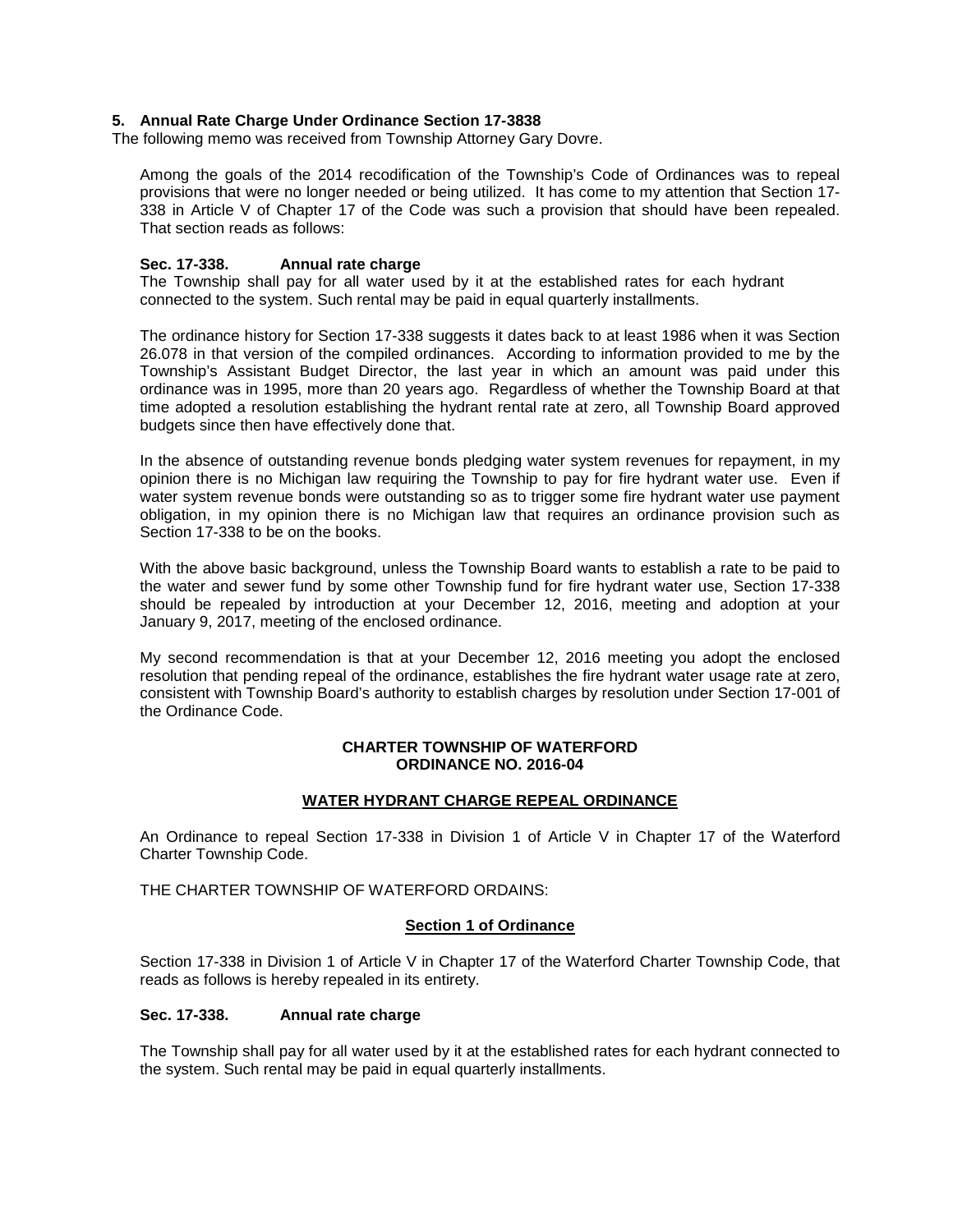Annual Rate Charge Under Ordinance Section 17-3838 Continued.

#### **Section 2 of Ordinance**

Should any section, subdivision, sentence, clause or phrase of this ordinance be declared by the Courts to be invalid, the same shall not affect the validity of the Ordinance as a whole or any part thereof other than the part as invalidated.

## **Section 3 of Ordinance**

This Ordinance shall take effect immediately upon publication.

## **CERTIFICATION**

I certify that this Ordinance was adopted by the Board of Trustees of the Charter Township of Waterford at a regular meeting held on example 2017.

# CHARTER TOWNSHIP OF WATERFORD

\_\_\_\_\_\_\_\_\_\_\_\_\_\_\_\_\_\_\_\_\_ By: \_\_\_\_\_\_\_\_\_\_\_\_\_\_\_\_\_\_\_\_\_\_\_\_\_\_\_\_\_\_\_\_\_\_\_\_\_

Date **Sue Camilleri, Township Clerk** Sue Camilleri, Township Clerk

# **CHARTER TOWNSHIP OF WATERFORD OAKLAND COUNTY, MICHIGAN**

## **WATER HYDRANT CHARGE RESOLUTION**

#### **RECITALS:**

A. Section 17-338 in Division 1 of Article V in Chapter 17 of the Waterford Charter Township Code, which was in the 1986 version of the Township's compiled ordinances as Section 26.078, provides as follows:

#### **Sec. 17-338. Annual rate charge**

The Township shall pay for all water used by it at the established rates for each hydrant connected to the system. Such rental may be paid in equal quarterly installments.

B. Considering that the last year in which a rate was paid under the 1986 and current versions of the Township's compiled ordinances, and the Township Attorney's opinion that Section 17-338 is not required under Michigan law, it should have been repealed during the 2014 recodification of the Waterford Charter Township Code.

C. On December 12, 2016, the Township Board introduced Ordinance No. 2016-04, to repeal Section 17-338 and scheduled that Ordinance for possible adoption on January 9, 2017.

D. Although Township Board approved budgets since 1995, including the 2017 budget approved on December 12, 2016, have not established or required payment of a rate for hydrant water use, Section 17-001 of the Waterford Charter Township Code now provides for the Township Board to establish charges by resolution.

**IT IS THEREFORE RESOLVED,** that pending the repeal of Section 17-338 and thereafter, to the extent this Resolution is required in addition to the Township Board approved budgets since 1995, the Township Board confirms and establishes the rate described in Section 17-338 as zero (\$0.00) dollars.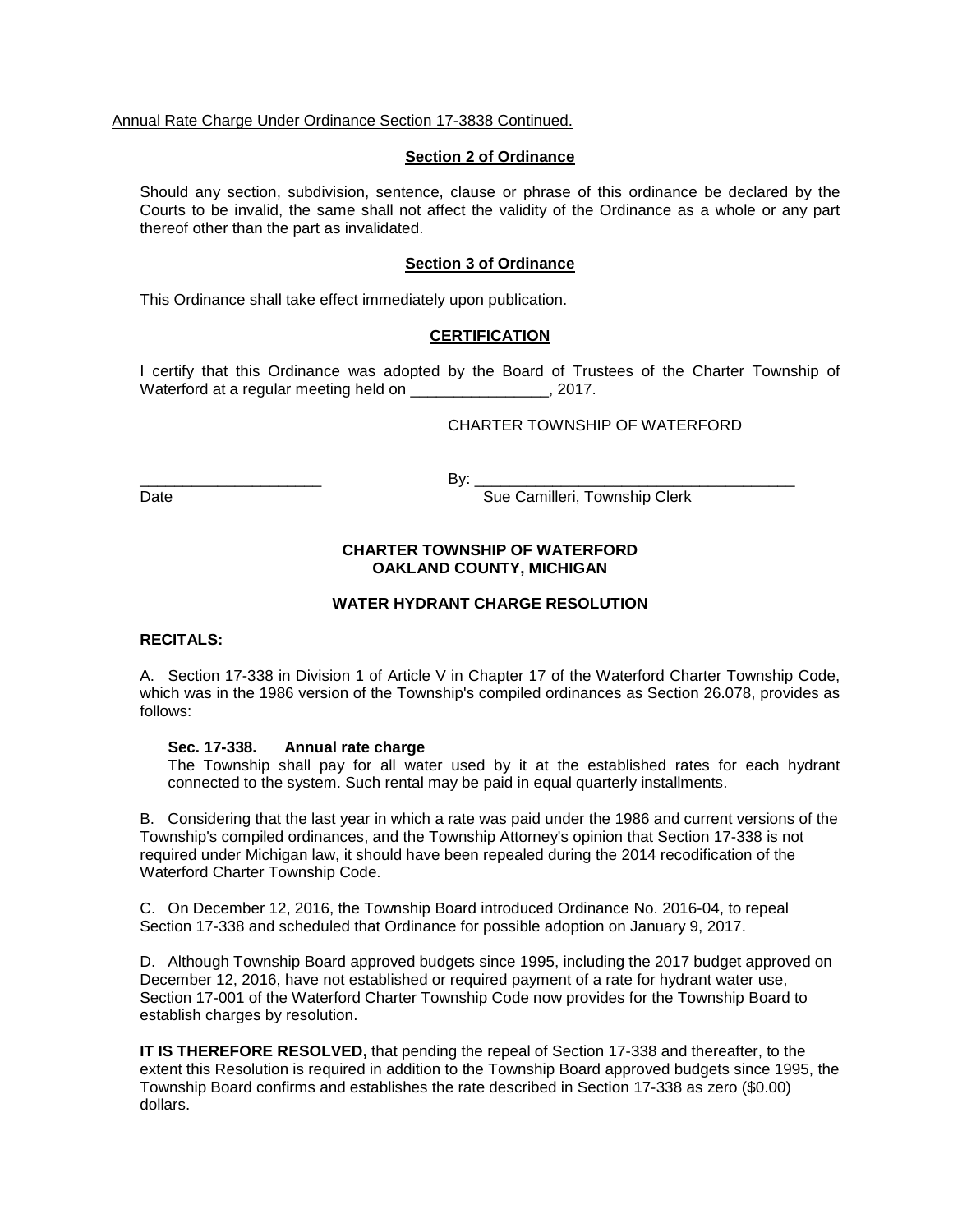Annual Rate Charge Under Ordinance Section 17-3838 Continued.

# **CERTIFICATION**

I hereby certify that this Resolution was adopted by the Charter Township of Waterford Board of Trustees at a regular meeting on December 12, 2016.

Charter Township of Waterford

\_\_\_\_\_\_\_\_\_\_\_\_\_\_\_\_\_\_\_\_\_\_\_\_\_\_ \_\_\_\_\_\_\_\_\_\_\_\_\_\_\_\_\_\_\_\_\_\_\_\_\_\_\_\_\_\_\_ Date **Sue Camilleri, Township Clerk** Sue Camilleri, Township Clerk

Moved by Camilleri;

Seconded by Joliat; RESOLVED, to introduce the Water Hydrant Charge Repeal Ordinance No. 2016-04 and schedule for possible adoption at the January 9, 2017, Township Board Regular Meeting; a roll call vote was taken.

Ayes: Wall, Camilleri, Bartolotta, Healy, Joliat and Thomas Nays: None Absent: Birch

Motion carried unanimously.

Moved by Camilleri;

Seconded by Bartolotta; RESOLVED, to adopt the Water Hydrant Charge Resolution that pending repeal of the ordinance, establishes the fire hydrant water usage rate at zero, consistent with the Township Board's authority to establish charges by Resolution under Section 17-001 of the Ordinance Code; a roll call vote was taken.

Ayes: Wall, Camilleri, Bartolotta, Healy, Joliat and Thomas Nays: None Absent: Birch

Motion carried unanimously.

## **6. Procurement Policy**

The following memo was received from Barb Miller, Accounting Manager and Assistant Budget Director.

Waterford is the recipient of both direct and indirect federal grants. New guidelines were recently established for these federal awards. In light of this, the Township's Procurement Policy has been revised to comply with these new standards. Section 8 has been added to the policy which incorporates key elements of the grant procurement guidelines and on page 4 a quick reference guide for federal grants has been added. When appropriate, comments have been inserted in other sections to highlight where federal policy may differ from the Township's policy.

Section 2 item 4, which relates to disposal of goods that are surplus in nature, has also been revised. Adjustments were made to the thresholds for disposal of these items so that lower value items are sold or scrapped in an efficient manner and while higher value items have a greater degree of review.

Procurement methods are covered in section 3. In this segment, a requirement has been added that items over \$75,000 will need fiscal review by the Budget Department before being presented to the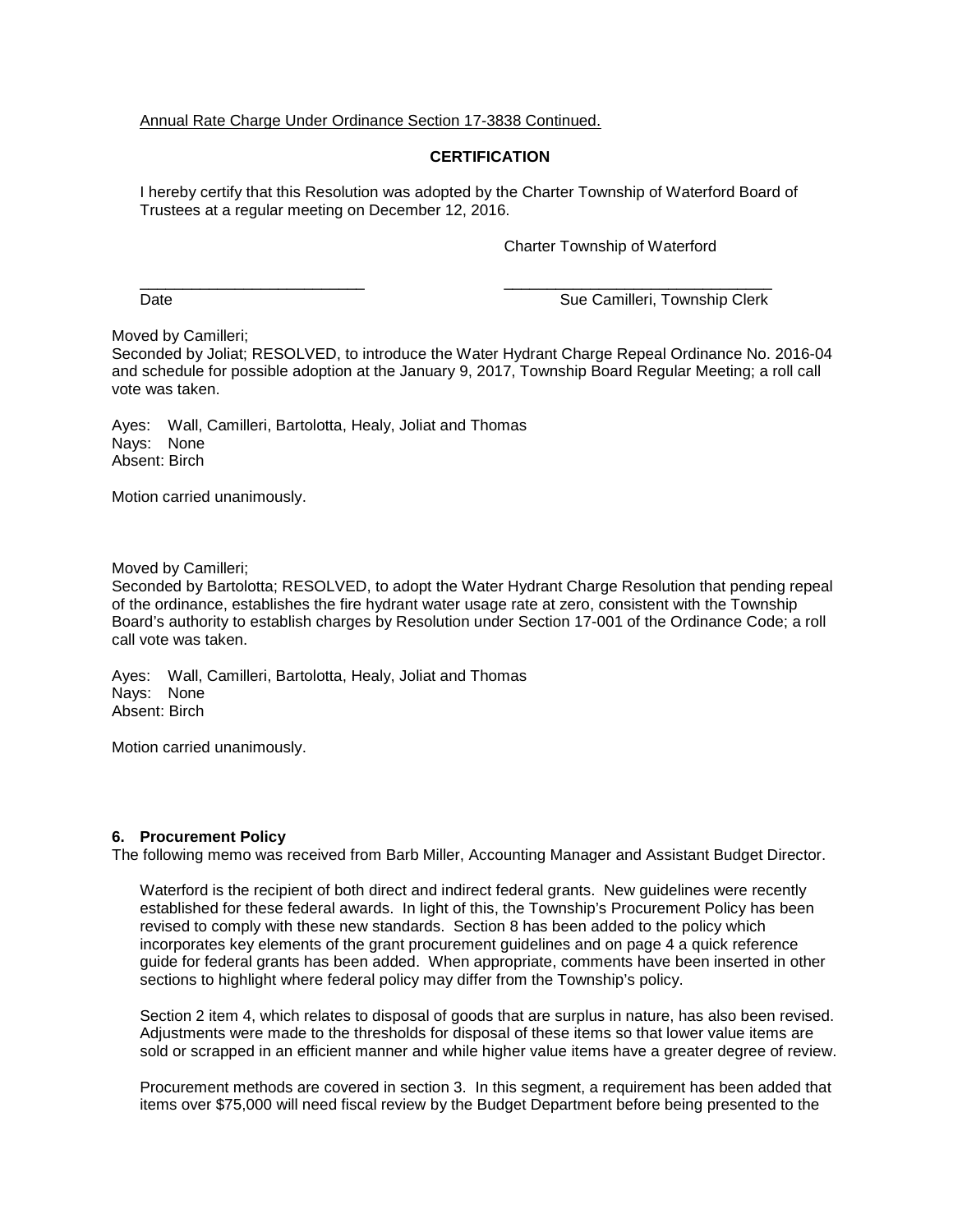## Procurement Police Continued.

Township Board. In addition, minor revisions have been made throughout the policy that are general in nature and have minimal impact on the overall policy.

If you have any questions, please contact me at 248-674-6209.

Moved by Joliat; Seconded by Healy; RESOLVED, to approve the revised Procurement Policy as presented; a roll call vote was taken.

Ayes: Wall, Camilleri, Bartolotta, Healy, Joliat and Thomas Nays: None Absent: Birch

Motion carried unanimously.

## **7. Adoption of Principals of Governance Resolution**

Trustee Joliat read the Principals of Governance Resolution.

## **CHARTER TOWNSHIP OF WATERFORD PRINCIPLES OF GOVERNANCE**

To maintain the highest standards and traditions of Michigan townships, we embrace these principles to guide our stewardship, deliberations and constituent services as we commit to safeguard our community's health, safety and general welfare.

We pledge to:

- Insist on the highest standards of ethical conduct by all who act on behalf of this township.
- Bring credit, honor and dignity to our public offices through collegial board deliberations, and diligent, appropriate responses to constituent concerns
- Actively pursue education and knowledge, and embrace best practices
- Treat all persons with dignity, respect and impartiality, without prejudice or discrimination
- Practice openness and transparency in our decisions and actions
- Cooperate in all reasonable ways with other governmental entities and consider the impact our decisions may have outside our township's borders
- Communicate to the public township issues, challenges and successes, and welcome the active involvement of stakeholders to further the township's well-being
- Strive for compliance with all state and federal statutory requirements
- Refuse to participate in any decisions or activities for personal gain, at the expense of the best interests of the township
- Further the understanding of the obligations and responsibilities of American citizenship, democratic government and freedom

These principles we pledge to our township, our state, and our country.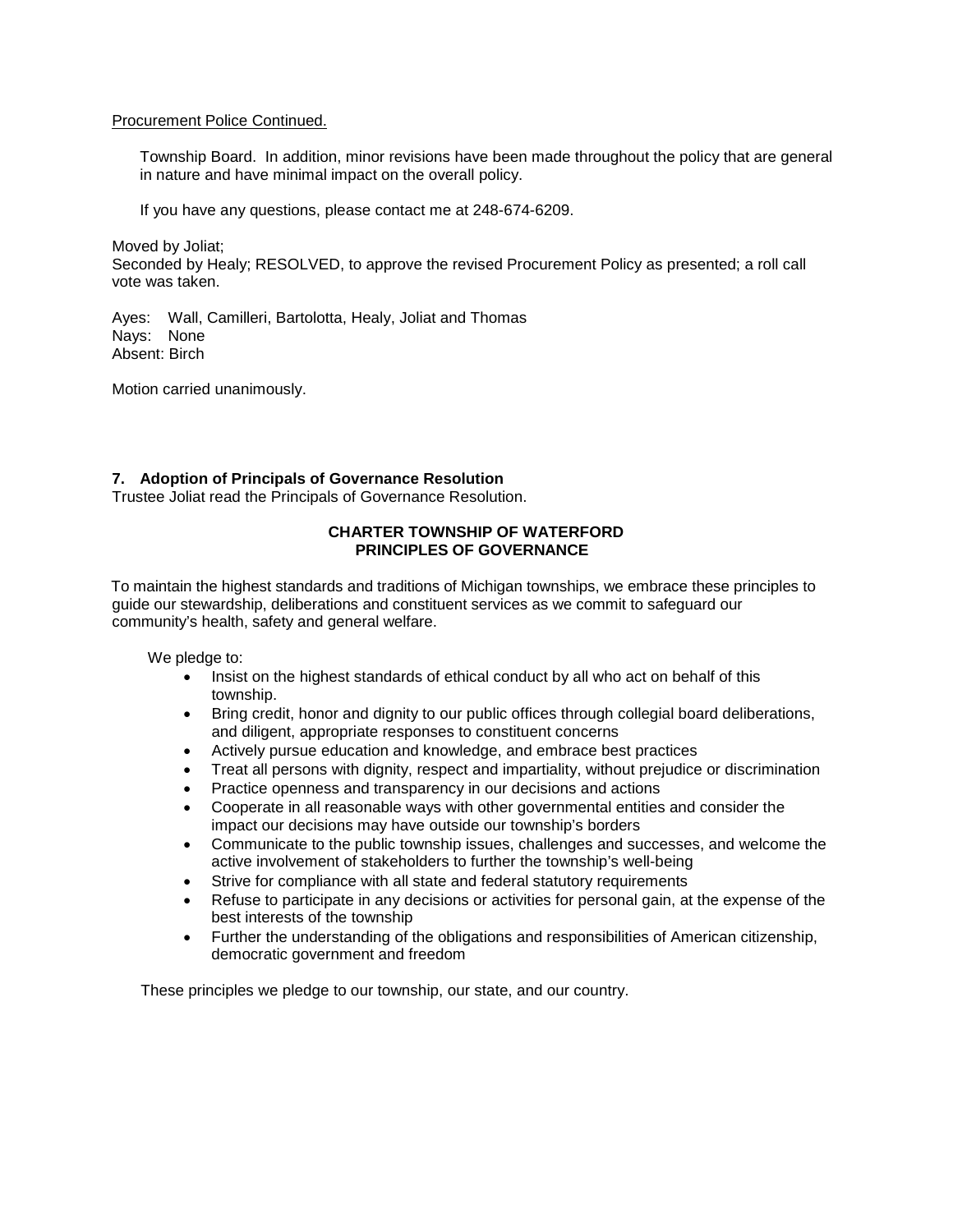# Adoption of Principals of Governance Resolution Continued.

\_\_\_\_\_\_\_\_\_\_\_\_\_\_\_\_\_\_\_\_\_\_\_\_\_\_\_ Gary Wall, Supervisor

\_\_\_\_\_\_\_\_\_\_\_\_\_\_\_\_\_\_\_\_\_\_\_\_\_\_\_ Sue Camilleri, Clerk

\_\_\_\_\_\_\_\_\_\_\_\_\_\_\_\_\_\_\_\_\_\_\_\_\_\_\_ Margaret Birch, Treasurer

\_\_\_\_\_\_\_\_\_\_\_\_\_\_\_\_\_\_\_\_\_\_\_\_\_\_\_ Anthony Bartolotta, Trustee

\_\_\_\_\_\_\_\_\_\_\_\_\_\_\_\_\_\_\_\_\_\_\_\_\_\_\_ Mike Healy, Trustee

\_\_\_\_\_\_\_\_\_\_\_\_\_\_\_\_\_\_\_\_\_\_\_\_\_\_\_ Karen Joliat, Trustee

\_\_\_\_\_\_\_\_\_\_\_\_\_\_\_\_\_\_\_\_\_\_\_\_\_\_\_ Steven Thomas, Trustee

\_\_\_\_\_\_\_\_\_\_\_\_\_\_\_\_\_\_\_\_\_\_\_\_\_\_\_ Date

Moved by Camilleri;

Seconded by Bartolotta; RESOLVED, to adopt the Principals of Governance Resolution; a roll call vote was taken.

Ayes: Wall, Camilleri, Bartolotta, Healy, Joliat and Thomas Nays: None Absent: Birch

Motion carried unanimously.

#### **8. Board of Review – Reappointment of Ron Guiseppe, Gary West and Appointment of Sara Nolte** Supervisor Wall submitted the following memo.

I respectfully request the Township Board's approval for the re-appointment of Waterford Township residents Ron Guiseppe and Gary West, and the appointment of Waterford resident Sara Nolte to the Board of Review for a term of 2 years January 1, 2017 through January 1, 2019.

Ms. Nolte has volunteered to fill a vacancy on the Board of Review created with the recent resignation of long-time Board member Norris Miller. Mr. Miller sat on the Board of Review for a number of years and we are thankful for his service to the Township in this capacity.

The Township's three member Board of Review meets to review property assessments, hear assessment appeals, and make any needed corrections to the assessment roll. In addition, they may meet to be advised on assessments, assessment appeals and to sign documents, certificates, affidavits, etc. The Board is also responsible, at its July and December sessions, to hear local appeals on approvals and denials of homestead exemption issues. The Board members participate in at least one training session each year.

In the current economy, the duties carried out by the members of the Board of Review are truly critical for both property owners and the Township. Both Mr. Guiseppe and Mr. West are knowledgeable and experienced in these areas. Ms. Nolte has recently become involved in residential rehab and has first-hand knowledge of what is required by homeowners to make such improvements. She also has a significant career working with a diverse population in a fair, consistent, and sensitive manner. I am confident they will perform well as members of this Board.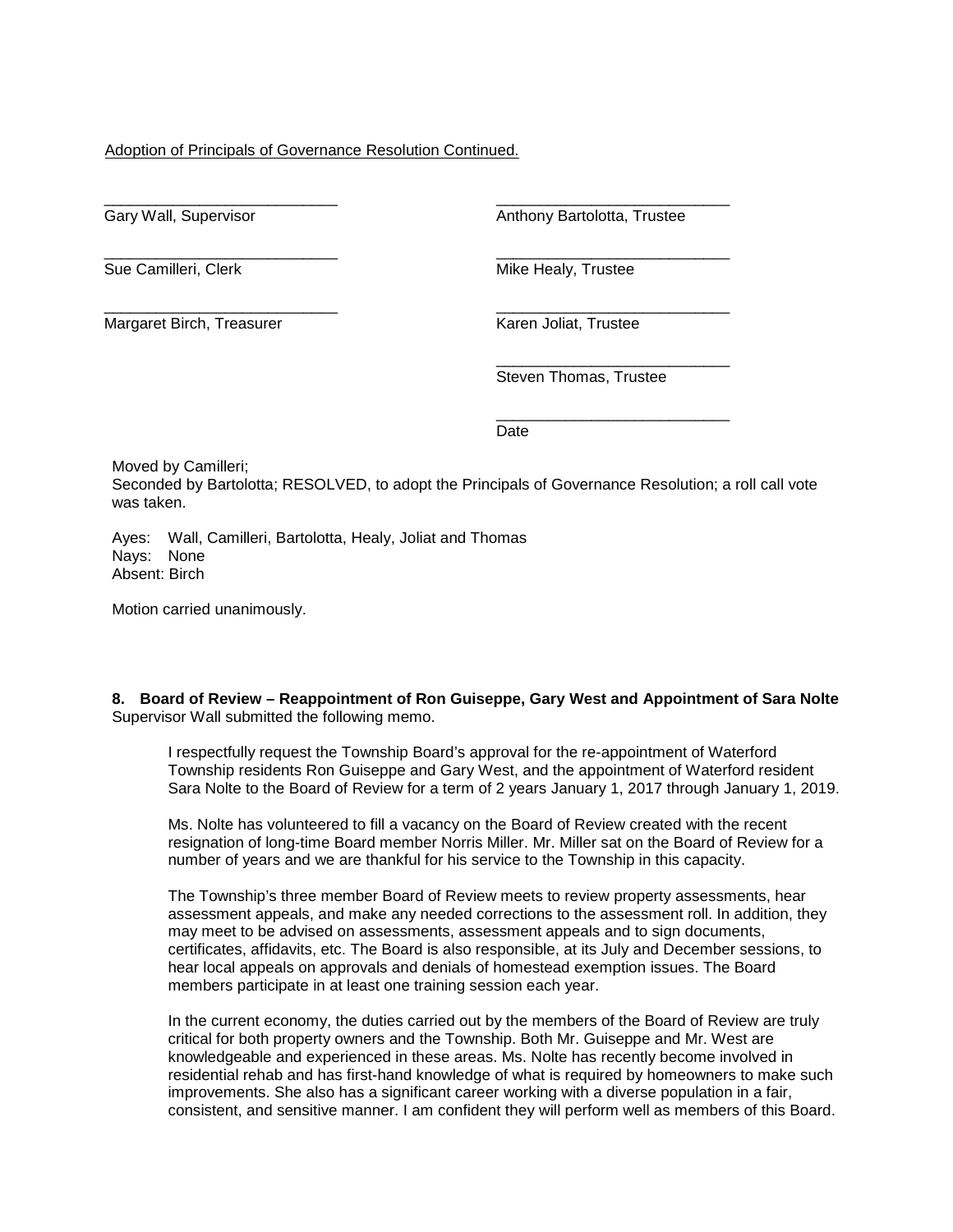# Board of Review – Reappointment of Ron Guiseppe, Gary West and Appointment of Sara Nolte Continued.

Thank you for your consideration.

## Moved by Bartolotta;

Seconded by Thomas; RESOLVED, to reappoint Ron Guiseppe and Gary West and to appoint Sara Nolte to the Board of Review for a two (2) year term; terms to expire January 1, 2019.

Motion carried unanimously.

## **9. Cable Commission– Reappointment of Al Pavlish and appointment Trustee Thomas.** Supervisor Wall submitted the following memo.

I respectfully request the Township Board's approval for the appointment of Waterford Township Trustee Steven Thomas to the Cable Commission as the Township Board liaison for a term concurrent with his current Board of Trustees term to expire November 20, 2020. Steven has expressed an interest in representing the Board of Trustees serving on the Cable Commission. I believe he will provide valuable input and serve the Township well in this capacity.

I also request the Board consider reappointment of current Cable Commissioner Al Pavlish to a three-year term December 31, 2016 through December 31, 2019. Al has served on the Cable Commission for a number of years. His experience and contributions are valuable and I believe he will continue to be an asset to the Commission and the Township in this role.

The Cable Commission monitors franchise compliance with the cable company, resolves disputes arising between subscribers and the cable company, encourages the use and viewing of the community channels, and evaluates the cable system and makes recommendations to the Township Board.

Thank you for your consideration.

## Moved by Bartolotta;

Seconded by Camilleri; RESOLVED, to reappoint Al Pavlish to a three (3) year term; term to expire December 31, 2019 and appoint Trustee Steven Thomas to the Cable Commission for a term concurrent with his current Board of Trustees term; term to expire November 20, 2020.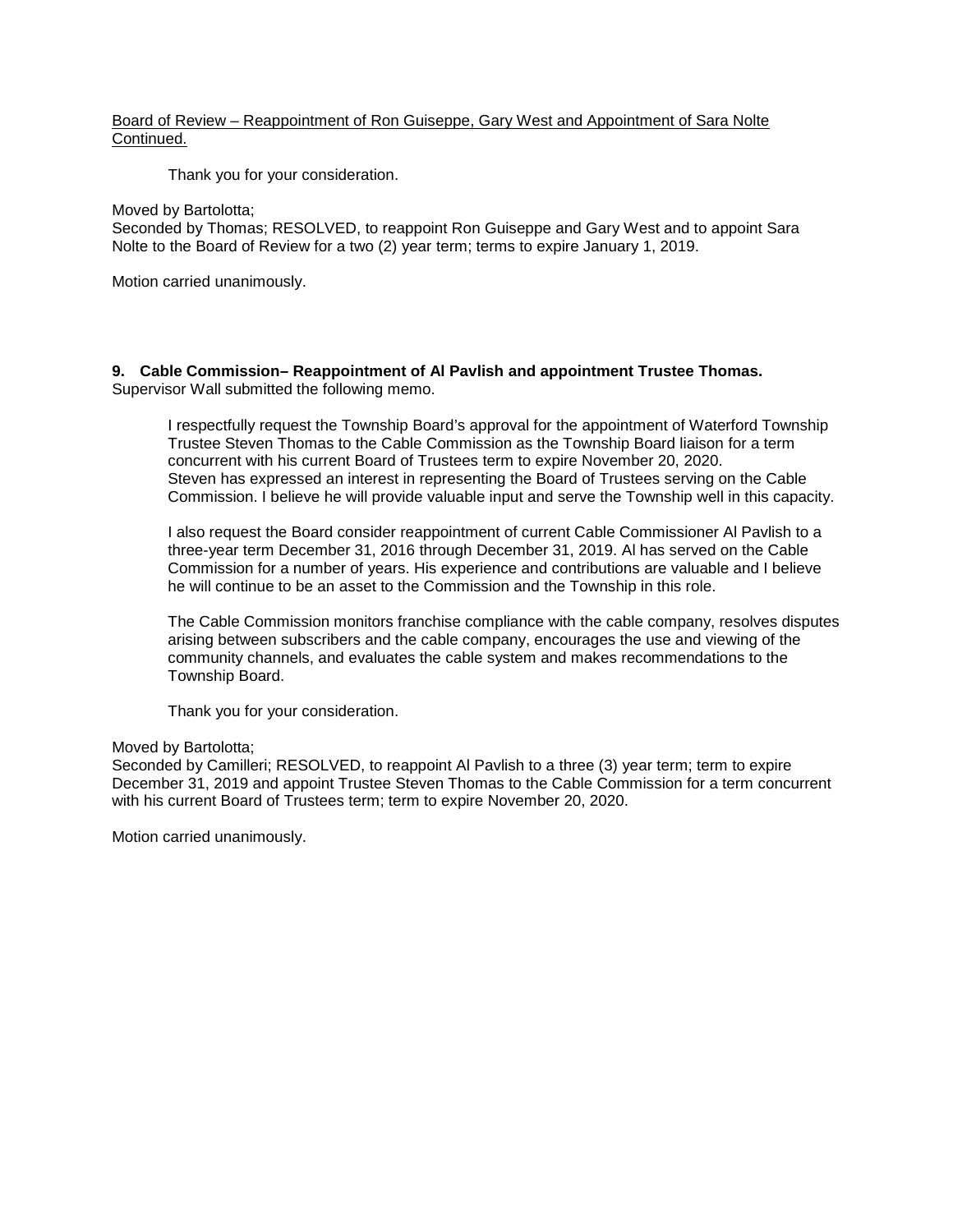#### **10. Economic Development Corporation – Reappointment of Karen Joliat and Gary Wall** Supervisor Wall submitted the following memo.

I respectfully request the Township Board's approval for the reappointment of Waterford Township Trustee Karen Joliat and myself, Township Supervisor Gary Wall to the Economic Development Corporation. Karen and I will serve as Township Board liaisons for a term concurrent with our current Board of Trustees term to expire November 20, 2020.

The Economic Development Corporation (EDC) is an 11 member Board appointed by the Township Supervisor with the approval of the Township Board. The EDC was created for the public purpose of alleviating and preventing conditions of unemployment by encouraging local municipalities in the State of Michigan to finance industrial and non-profit projects with EDC revenue bonds or revenue notes.

Both Karen and I previously served on the EDC and are active and involved participants in the efforts and projects of the EDC. We believe economic development is vital to the future of Waterford Township and we would both like to continue serving in this capacity.

Thank you for your consideration.

#### Moved by Camilleri;

Seconded by Thomas; RESOLVED, to reappoint Trustee Karen Joliat and Supervisor Gary Wall to the Economic Development Corporation for a term concurrent with current Board of Trustees term; term to expire November 20, 2020

Motion carried unanimously.

## **11. Hess-Hathaway Park Advisory Board – Appointment of Michael Healy**

Supervisor Wall submitted the following memo.

I respectfully request the Township Board's approval for the appointment of Waterford Township Trustee Michael Healy. Michael will serve as the Township Board liaison for a term concurrent with his current Board of Trustees term to expire November 20, 2020.

Michael previously served on the Hess-Hathaway Advisory Board as a citizen at large. He is familiar with Board requirements and has expressed interest in continuing to serve the Township in this capacity. Michael's experience and insight will continue to be a valuable contribution to the Hess-Hathaway Advisory Board.

Thank you for your consideration.

## Moved by Bartolotta;

Seconded by Joliat; RESOLVED, to appoint Trustee Michael Healy to the Hess-Hathaway Park Advisory Board for a term concurrent with his current Board of Trustees term; term to expire November 20, 2020.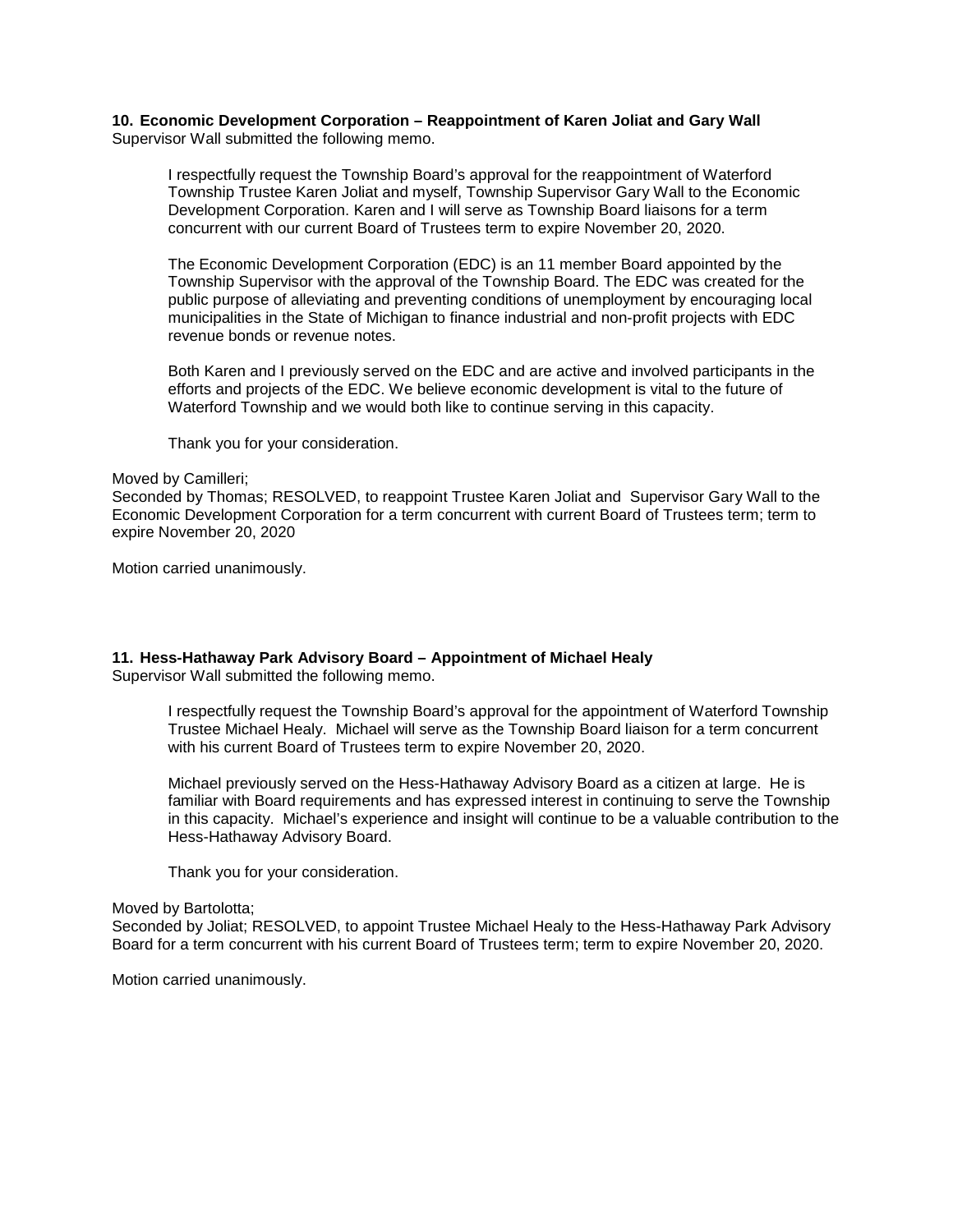## **12. Library Board – Reappointment of Sue Camilleri, Sheila Seaver and appointment of John Whitson**

Supervisor Wall submitted the following memo.

I respectfully request the Township Board's approval for the reappointments of Waterford Township Clerk Sue Camilleri and resident Sheila Seaver to the Library Advisory Board. Clerk Camilleri will serve as the Board liaison and her term of service will be concurrent with her current term on the Board of Trustees to expire November 20, 2020. Ms. Seaver will be reappointed for a three-year term to expire December 31, 2019.

I also request the Township Board's approval for the appointment of Waterford resident John Whitson to fill a vacancy created by the departure of Library Board member Pam Klopfenstein who is finishing up her second and last term expiring December 31, 2016. Mr. Whitson is committed to serving the community as an advocate for the Library and the services it provides. Mr. Whitson's three-year term of service on the Library Advisory Board will span January 1, 2017 through December 31, 2019.

The Library Advisory Board is responsible for working with the Director to establish long-range planning and goal setting for the Township library operations.

Joan Rogers, Library Director and the current Library Advisory Board also support these appointments.

Thank you for your consideration

Moved by Joliat;

Seconded by Bartolotta; RESOLVED, to reappoint Township Clerk Sue Camilleri and Sheila Seaver to the Library Advisory Board and to appoint John Whitson. Clerk Camilleri's term will run concurrent with her current Board of Trustees term; term to expire November 20, 2020. Ms. Seaver and Mr. Whitson's terms to expire December 31, 2019.

Motion carried unanimously.

## **13. Nature Center Advisory Board – Reappointment of Karen Joliat**

Supervisor Wall submitted the following memo.

I respectfully request the Township Board's approval for the reappointment of Waterford Township Trustee Karen Joliat to the Drayton Plains Nature Center Advisory Board. Karen will serve as the Township Board liaison for a term concurrent with her current Board of Trustees term to expire November 20, 2020.

Karen previously served as the liaison from the Township Board to the Nature Center Board. She is familiar with the Board requirements, remains an active and engaged contributor to the Advisory Board, and has expressed interest in continuing to serve the Township in this capacity.

Thank you for your consideration.

Moved by Bartolotta;

Seconded by Thomas; RESOLVED, to reappoint Trustee Karen Joliat to the Drayton Plains Nature Center Advisory Board for a term concurrent with her current Board of Trustees term; term to expire November 20, 2020.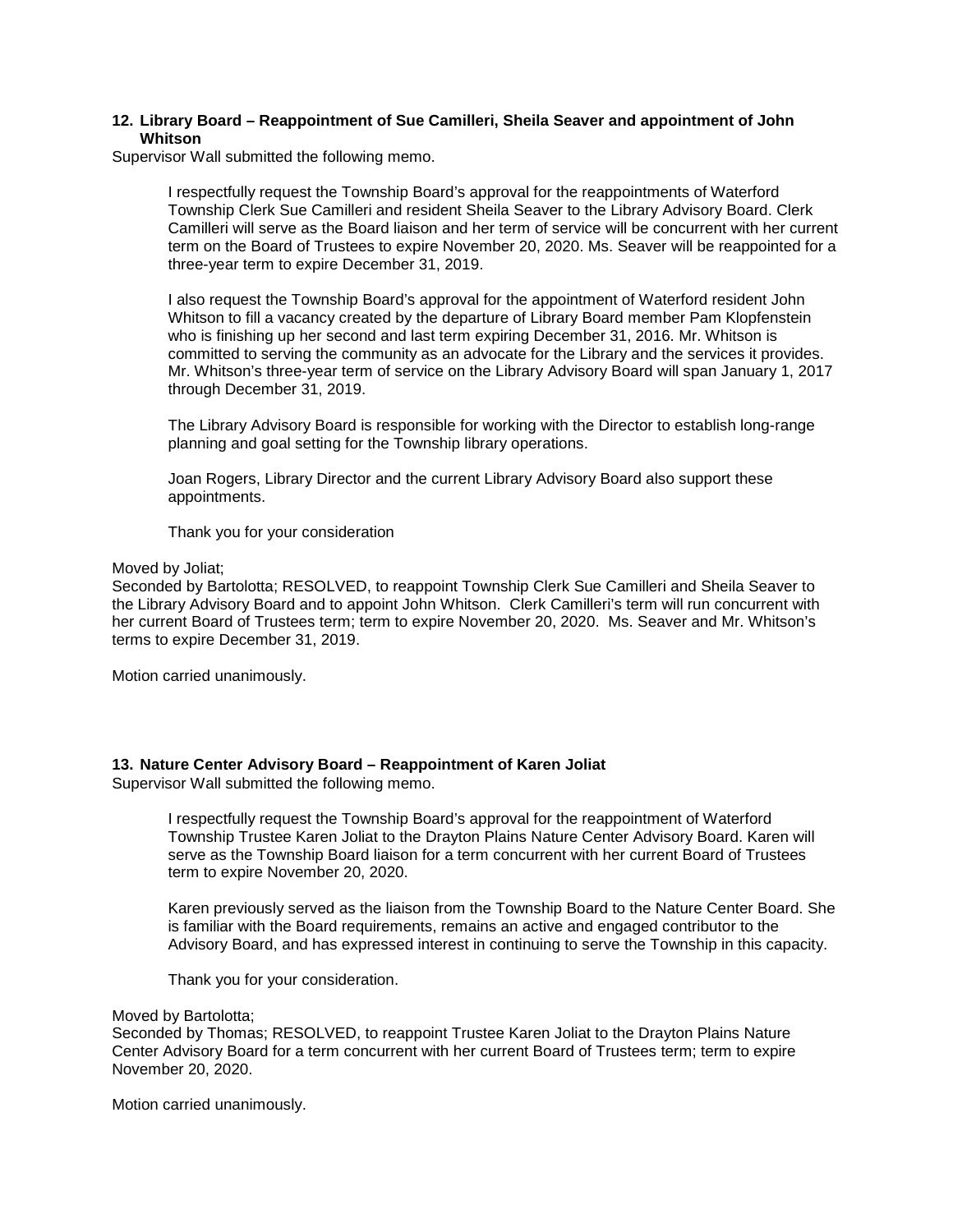# **14. Parks and Recreation Board – Appointment of Michael Healy and Donna Kelley**

Supervisor Wall submitted the following memo.

I respectfully request the Township Board's approval for the appointment of Waterford Township Trustee Michael Healy and Waterford resident and former Trustee Donna Kelley to the Parks and Recreation Board. Michael will serve as the Township Board liaison for a term concurrent with his current Township Board of Trustees term to expire November 20, 2020.

Donna Kelly's term of service will expire December 31, 2017 – she will fill a vacancy on the Parks and Recreation Board created when Mr. Healy was elected Township Trustee. He will now be the Board of Trustees liaison and Mrs. Kelley will be a representative as citizen at large.

The Waterford Township Parks and Recreation Department as directed by its Board serves a critical role in providing programs and services related to enhancing the quality of life for Waterford residents, as well as conserving and protecting the Township's natural resources.

I've had the opportunity to speak personally with each of these three individuals regarding their continuing service to the Township in this capacity. Each of them has expressed a passionate interest in continuing to serve on the Board and contribute ideas and guidance to help steer and grow Waterford's recreation programs. I believe they have made valuable contributions so far and will continue to help the Waterford Parks and Recreation programs and facilities both viable and relevant to the community.

Thank you for your consideration.

#### Moved by Camilleri;

Seconded by Joliat; RESOLVED, to appoint Trustee Michael Healy and Donna Kelley to the Parks and Recreation Board. Trustee Healy's for a term concurrent with his current Township Board of Trustees; term to expire November 20, 2020. Mrs. Kelly's partial term will expire December 31, 2017.

Motion carried unanimously.

**15. Personnel Board – Reappointment of Sue Camilleri, Margaret Birch and Anthony Bartolotta** Supervisor Wall submitted the following memo.

I respectfully request the Township Board's approval for the reappointment of Clerk Sue Camilleri, Treasurer Margaret Birch, and Trustee Anthony Bartolotta to the Personnel Board for terms concurrent with their current term on the Board of Trustees to expire November 20, 2020.

The Personnel Board was established by the Township Code of Ordinances Sec. 2-046 and shall consist of three members who shall be sitting members of the Township Board of Trustees and appointed by the Township Board. Among other functions as specified by the ordinance, the Personnel Board hears appeals of Township managerial and administrative employees.

Thank you for your consideration.

#### Moved by Joliat;

Seconded by Thomas; RESOLVED, to reappointment of Clerk Sue Camilleri, Treasurer Margaret Birch, and Trustee Anthony Bartolotta to the Personnel Board for terms concurrent with their current term on the Board of Trustees; terms to expire November 20, 2020.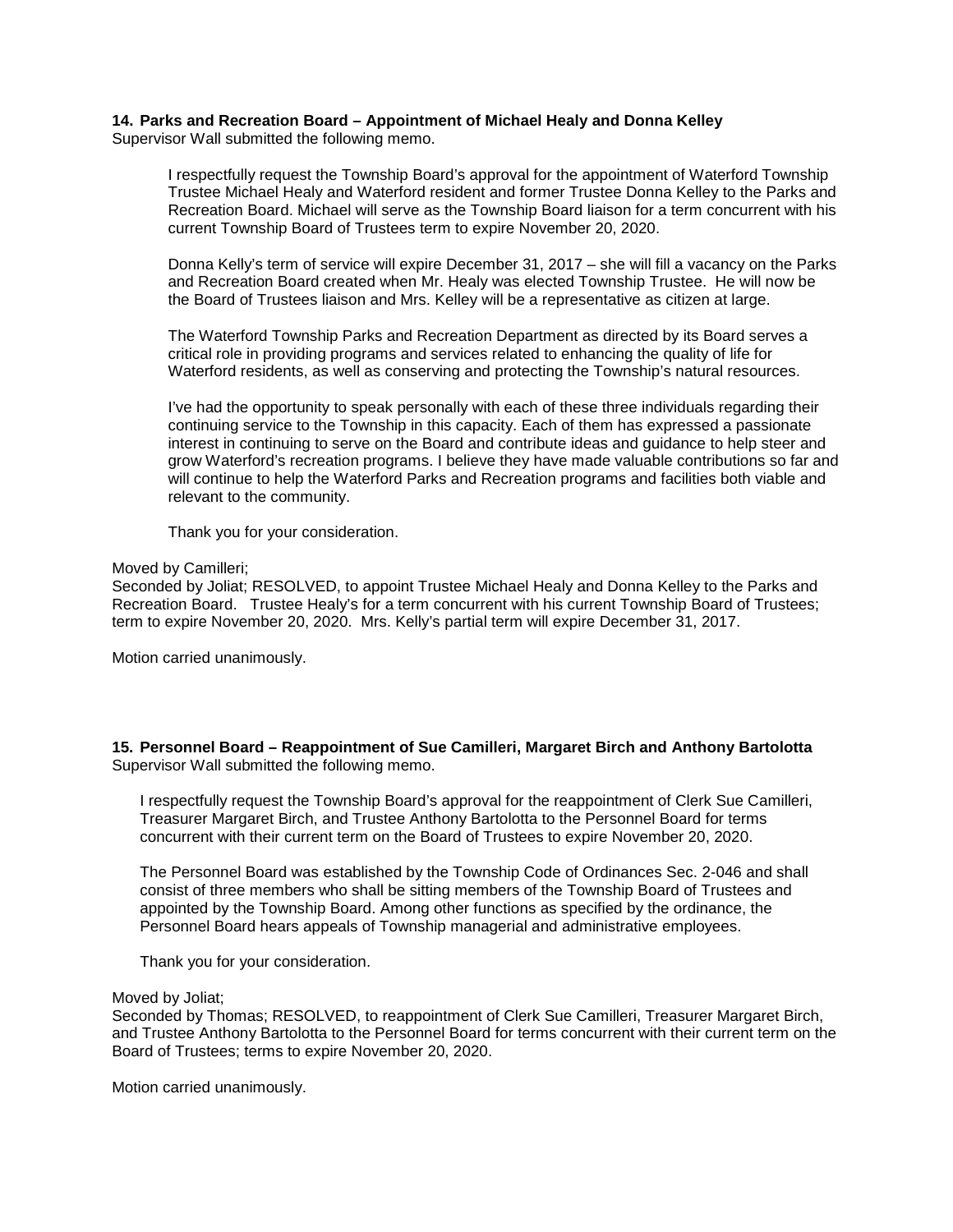# **16. Planning Commission – Reappointment of Anthony Bartolotta**

Supervisor Wall submitted the following memo.

I respectfully request the Township Board's approval for the reappointment of Waterford Township Trustee Anthony Bartolotta to the Planning Commission. Anthony will serve as the Township Board liaison for a term concurrent with his current Township Board of Trustees term to expire November 20, 2020.

The Planning Commission is responsible for:

- Developing, adopting, and overseeing the implementation of the Township's Master Plan
- Monitoring the effectiveness of the Zoning Ordinance and recommending ordinance revisions and amendments to the Township Board where necessary.
- Reviewing rezoning requests from property owners and making an approval or denial recommendation to the Township Board, which is responsible for making the final decision on rezoning requests.
- Considering and deciding requests from property owners seeking one of the special approval uses listed in the property's zoning classification.
- Reviewing site plans to ensure compliance with the zoning ordinance requirements and the goals and objectives of the master plan.
- Reviewing and discussing planning concepts and issues and their applicability to the current and future development of the Township.
- Assisting in the education of the general public on planning issues and concepts.

Anthony has previously served on the Planning Commission and offers experience, knowledge and insight that will continue to be a valuable asset to the community.

Thank you for your consideration.

## Moved by Healy;

Seconded by Joliat; RESOLVED, to reappoint of Waterford Township Trustee Anthony Bartolotta to the Planning Commission as the Township Board liaison for a term concurrent with his current Township Board of Trustees term; term to expire November 20, 2020.

Motion carried unanimously.

## **17. Reappointment of Anthony Bartolotta to Each Lake, Huntoon Lake, Rainbow Lake, and Van Norman Lake Boards**

Supervisor Wall submitted the following memo.

I respectfully request the Township Board's approval for the appointment of Waterford Township Trustee Anthony Bartolotta to the following lake improvement boards: Eagle Lake, Huntoon Lake, Rainbow Lake and Van Norman Lake. Anthony will serve as the Township Board liaison for a term concurrent with his current Board of Trustees term to expire November 20, 2020.

Lake Improvement Boards are authorized under the Lake Improvement Act (Part 309 of Act 451 of 1994) and consist of: residents of property on the lake governed by the lake board, local community members, a representative from the Township Board, a representative from the Oakland County Drain Commissioner's Office, and the County Commissioner representing the county commission district in which the lake is located. The function of the lake board is to address relevant lake improvement issues, including the oversight of aquatic weed control programs, nuisance control, and other educational activities.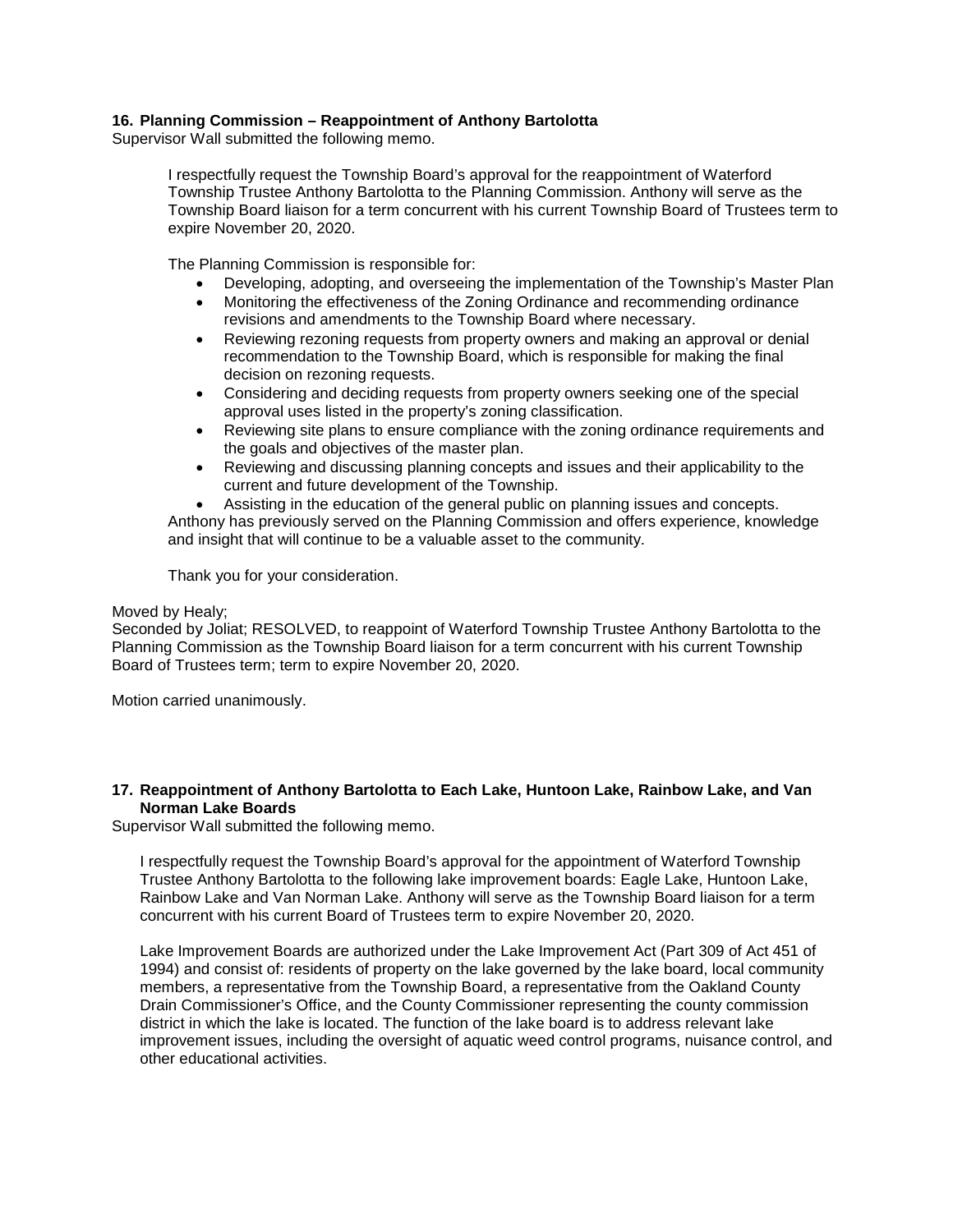## Reappointment of Anthony Bartolotta to Each Lake, Huntoon Lake, Rainbow Lake, and Van Norman Lake Boards Continued.

Anthony has previously served on these Lake Boards and is willing to continue serving the Township in this capacity. His experience and insight will continue to be a valuable contribution to these four Lake Boards.

Thank you for your consideration.

## Moved by Healy;

Seconded by Joliat; RESOLVED, to appoint Trustee Anthony Bartolotta to the following lake improvement boards: Eagle Lake, Huntoon Lake, Rainbow Lake and Van Norman Lake to serve as the Township Board liaison for a term concurrent with his current Board of Trustees term; term to expire November 20, 2020.

Motion carried unanimously.

# **18. Reappointment of Karen Joliat to Watkins Lake and Williams Lake Boards**

Supervisor Wall submitted the following memo.

I respectfully request the Township Board's approval for the appointment of Waterford Township Trustee Karen Joliat to the Watkins Lake and Williams Lake improvement Boards. Karen will serve as the Township Board liaison for a term concurrent with her current Board of Trustees term to expire November 20, 2020.

Lake Improvement Boards are authorized under the Lake Improvement Act (Part 309 of Act 451 of 1994) and consist of: residents of property on the lake governed by the lake board, local community members, a representative from the Township Board, a representative from the Oakland County Drain Commissioner's Office, and the County Commissioner representing the county commission district in which the lake is located. The function of the lake board is to address relevant lake improvement issues, including the oversight of aquatic weed control programs, nuisance control, and other educational activities.

Karen has previously served on these Lake Boards and is willing to continue serving the Township in this capacity. Her experience and insight will continue to be a valuable contribution to these two Lake Boards.

Thank you for your consideration.

## Moved by Bartolotta;

Seconded by Healy; RESOLVED, to appoint Trustee Karen Joliat to the Watkins Lake and Williams Lake improvement boards as the Township Board liaison for a term concurrent with her current Board of Trustees term; term to expire November 20, 2020.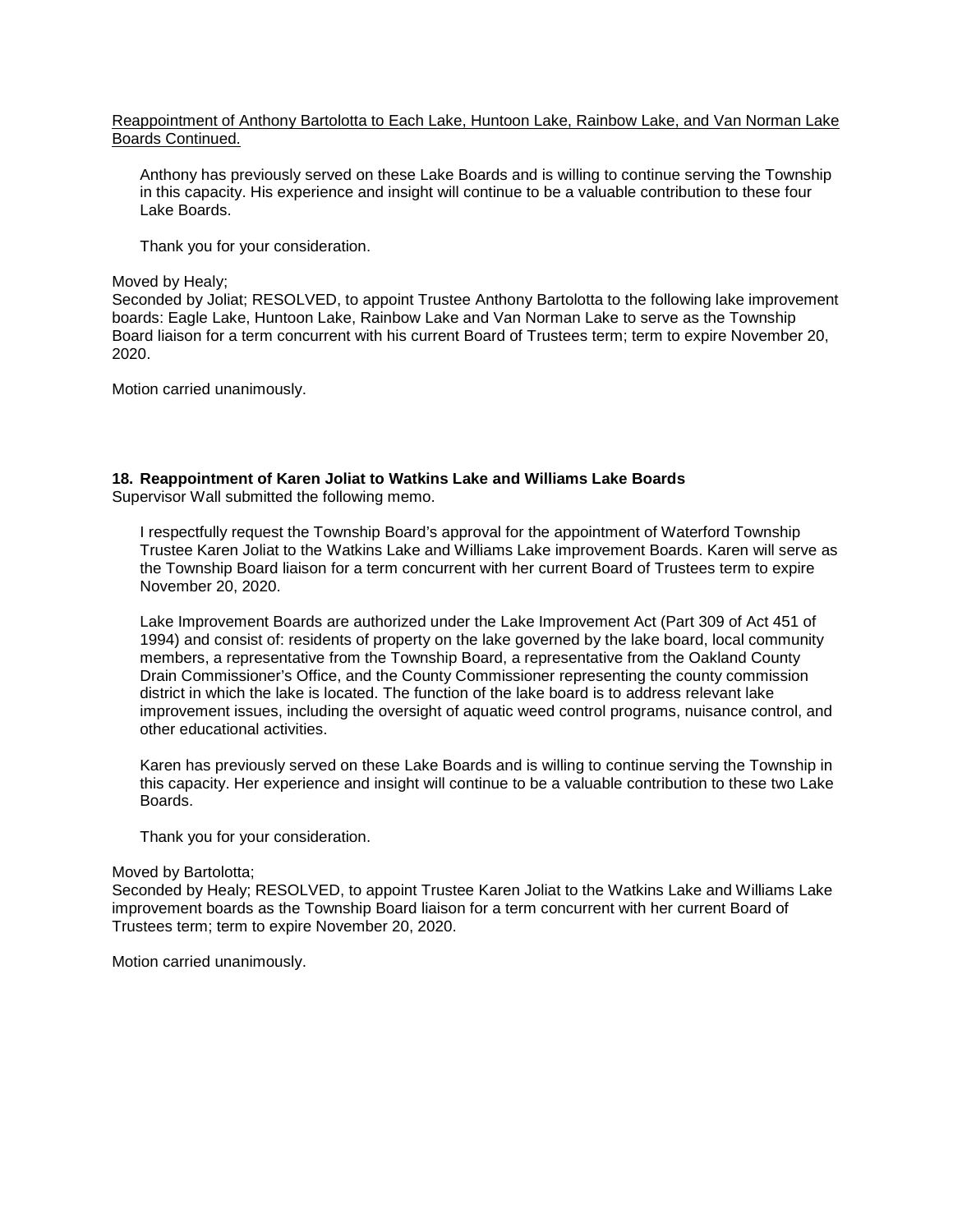#### **19. Reappointment of Margaret Birch to Lake Oakland, Pontiac Lake and Scott Lake Boards** Supervisor Wall submitted the following memo.

I respectfully request the Township Board's approval for the appointment of Waterford Township Treasurer Margaret Birch to the following lake improvement boards: Lake Oakland, Pontiac Lake and Scott Lake. Margaret will serve as the Township Board liaison for a term concurrent with her current Board of Trustees term to expire November 20, 2020.

Lake Improvement Boards are authorized under the Lake Improvement Act (Part 309 of Act 451 of 1994) and consist of: residents of property on the lake governed by the lake board, local community members, a representative from the Township Board, a representative from the Oakland County Drain Commissioner's Office, and the County Commissioner representing the county commission district in which the lake is located. The function of the lake board is to address relevant lake improvement issues, including the oversight of aquatic weed control programs, nuisance control, and other educational activities.

Margaret has previously served on these Lake Boards and is willing to continue serving the Township in this capacity. Her experience and insight will continue to be a valuable contribution to these three Lake Boards.

Thank you for your consideration.

#### Moved by Bartolotta;

Seconded by Camilleri; RESOLVED, to appointment of Treasurer Margaret Birch to the following lake improvement boards: Lake Oakland, Pontiac Lake and Scott Lake to serve as the Township Board liaison for a term concurrent with her current Board of Trustees; term to expire November 20, 2020.

Motion carried unanimously.

## **20. SEMCOG – Reappointment of Karen Joliat and Anthony Bartolotta**

Supervisor Wall submitted the following memo.

I respectfully request the Township Board's approval for the reappointment of Waterford Township Trustees Anthony Bartolotta and Karen Joliat as Waterford Township Board representatives to the Southeast Michigan Council of Governments (SEMCOG) for a term concurrent with their current Board of Trustees term to expire November 20, 2020.

Both Trustees have served in this capacity previously, have attended meetings and events representing Waterford Township with SEMCOG, and expressed the desire to continuing acting as Township Board representatives.

Thank you for your consideration.

## Moved by Healy;

Seconded by Camilleri; RESOLVED, to reappoint Trustees Anthony Bartolotta and Trustee Karen Joliat as Waterford Township Board representatives to the Southeast Michigan Council of Governments (SEMCOG) for a term concurrent with their current Board of Trustees term; terms to expire November 20, 2020.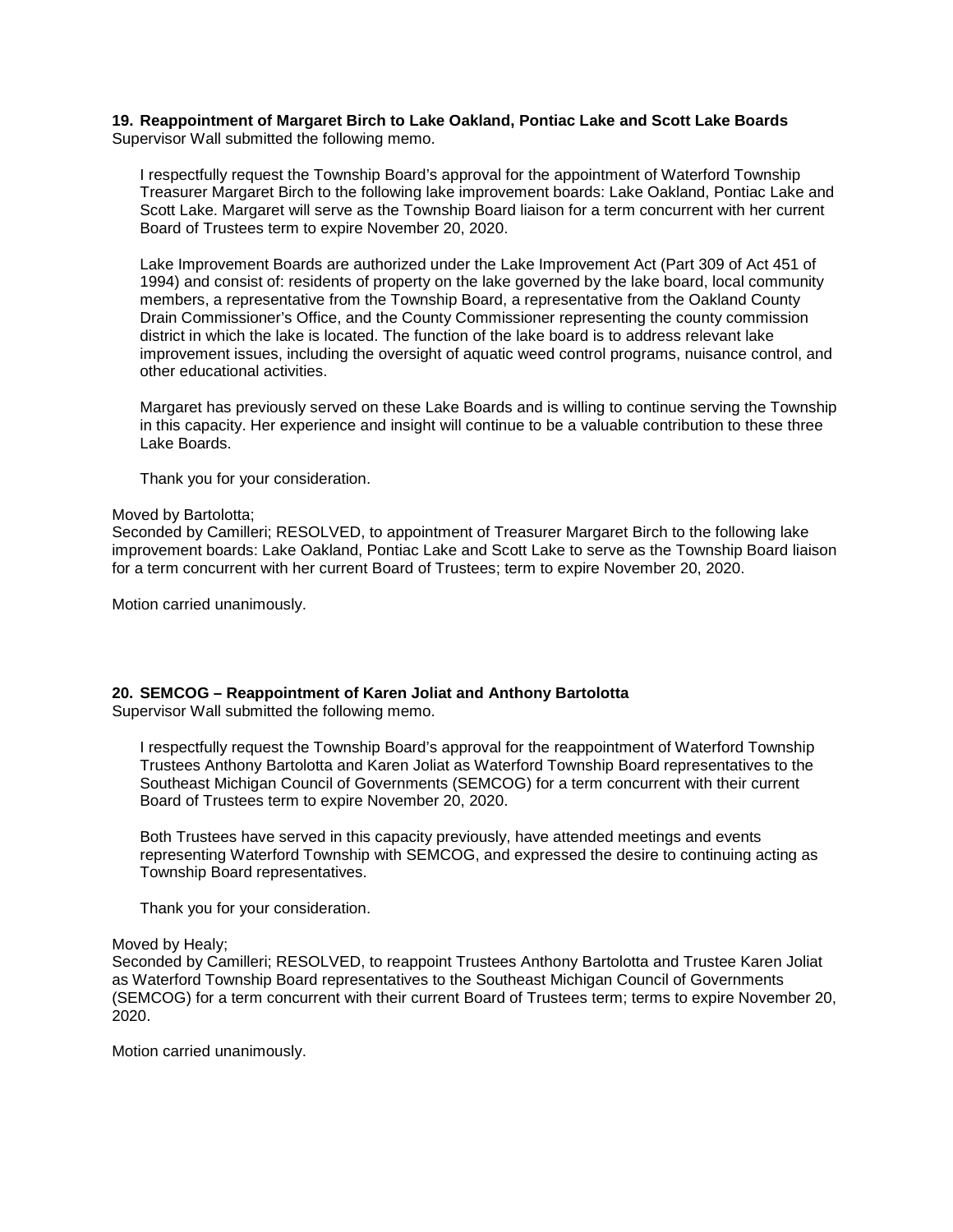# 21. **Waterford Youth Assistance – Reappointment of Anthony Bartolotta**

Supervisor Wall submitted the following memo.

I respectfully request the Township Board's approval for the reappointment of Waterford Township Trustee Anthony Bartolotta as the Township Board's liaison on the Waterford Youth Assistance Advisory Board for a term concurrent with his current Board of Trustees term to expire November 20, 2020.

Anthony previously served as the Board's liaison to Waterford Youth Assistance and remains an active and involved supporter and contributor to the Waterford Youth Assistance Advisory Board.

Thank you for your consideration.

#### Moved by Joliat;

Seconded by Camilleri; RESOLVED, to approve to reappoint Trustee Anthony Bartolotta to the Waterford Youth Assistance Advisory Board for a term concurrent with his current Board of Trustees; term to expire November 20, 2020.

Motion carried unanimously.

# **22. Zoning Board of Appeals – Reappointment of Karen Joliat**

I respectfully request the Township Board's approval for the reappointment of Waterford Township Trustee Karen Joliat to the Zoning Board of Appeals. Karen will serve as the Township Board liaison for a term concurrent with her current Township Board of Trustees term to expire November 20, 2020.

The Zoning Board of Appeals is responsible for:

- Hearing requests for variances from the non-use requirements of the Zoning Ordinance and granting such variances where practical difficulties exist.
- Conducting appeals of administrative actions made in carrying out or enforcing any Ordinance provisions.
- Hearing and deciding requests for interpretation of the Ordinance.
- Hearing and deciding appeals from the decision of the Planning Commission regarding special approval uses.

Karen has previously served on the ZBA and brings with her experience, knowledge and insight that will continue to be a valuable asset to the ZBA.

Thank you for your consideration.

#### Moved by Bartolotta;

Seconded by Thomas; RESOLVED, to reappoint Karen Joliat to the Zoning Board of Appeals for a term concurrent with her current Township Board of Trustees; term to expire November 20, 2020.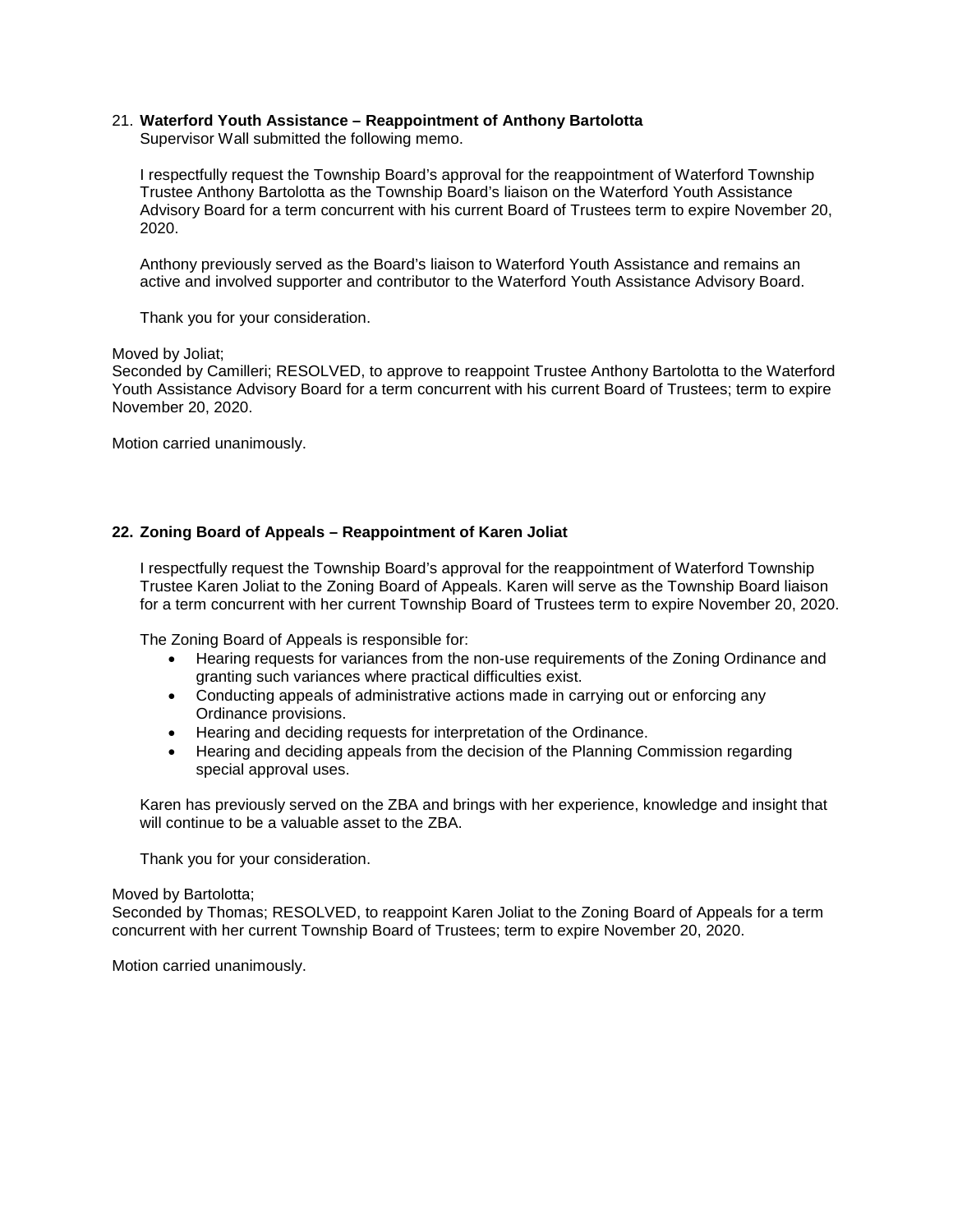#### **23. Non-Profit Recognition – The Hero Foundation**

The following memo was received from Gary Dovre, Township Attorney.

This letter relates to the above item that is on your December 12, 2016, Agenda for possible approval. The need for your Resolution recognizing The Hero Foundation as a nonprofit organization operating in Waterford for the purpose of obtaining a charitable gaming license stems from the first underlined phrase in the following definition of local civic organization in MCL 432.103(k)(ii).

"(ii) A local civic organization that is organized not for pecuniary profit; that is not affiliated with a state or national organization; that is recognized by resolution adopted by the local governmental subdivision in which the organization conducts its principal activities; whose constitution, charter, articles of incorporation, or bylaws contain a provision for the perpetuation of the organization as a nonprofit organization; whose entire assets are used for charitable purposes; and whose constitution, charter, articles of incorporation, or bylaws contain a provision that all assets, real property, and personal property shall revert to the benefit of the local governmental subdivision that granted the resolution upon dissolution of the organization."

The Michigan Gaming Control Board Resolution form presented for your approval is actually less restrictive than the "conducts its principal activities" standard in the statute in that it only calls for recognition of the organization as operating in the Township. With the registered office address of The Hero Foundation being in Waterford (see **attached** Corporate Entity Details from LARA), I see no legal problem with adopting the Resolution as presented. However, there is one aspect of this and prior charitable gaming license requests that have come to the Township that I wanted to bring to your attention.

As indicated in the 2nd phrase I underlined in the statute, for a local civic organization to qualify for issuance of a charitable gaming license, one of its corporate documents is supposed to provide for reversion of assets upon dissolution to the local governmental subdivision that grants the resolution. My reviews of prior charitable gaming license resolution requests have recommended revisions of corporate documents to meet the statutory standard. The thinking has been that if the Township knows the purpose of the resolution requested is to obtain a gaming license, it should not facilitate issuance of that license by the State to a non-compliant organization.

As with the prior requests, Sections 8.01 and 8.02 on page 12 of the Bylaws for The Hero Foundation do not satisfy the statutory standard. In my opinion, requiring revisions to those Bylaws to meet the statute would remain a defensible approach even though determining that compliance is the responsibility of the State, not the Township. However, there are reasons for not doing so.

**Attached** is the Michigan Gaming Control Board's Local Civic Organization Qualification Requirements. Although the definition of local civic organization from MCL 432.103(k)(ii), appears at the bottom of that document, Item #4 suggests that the State only requires the corporate documents to provide for reversion of assets upon dissolution to the local government that grants a resolution if the organization is not a  $501(c)3$  organization. I do not know the reasoning behind that distinction, which is not supported by the language in the statute. I do believe that most, if not all, of the gaming license applications that have come to the Township have been by 501(c)3 organizations.

Considering how the State is interpreting and administering the statute, it may not make practical sense, or be fair to applicants, for the Township to continue to require that corporate documents comply with the actual language of the statute. An additional reason for the Township no longer concerning itself with those documents is MCL 432.104a(2), which in extreme hardship conditions allows the State to waive one or more requirements of a qualified organization under MCL 432.103. Such a waiver could be of the local government reversion requirement.

If you are satisfied that The Hero Foundation is a nonprofit organization operating in Waterford and are content to leave determination of its qualification as a local civic organization to the State, a motion to adopt the Resolution as presented is recommended.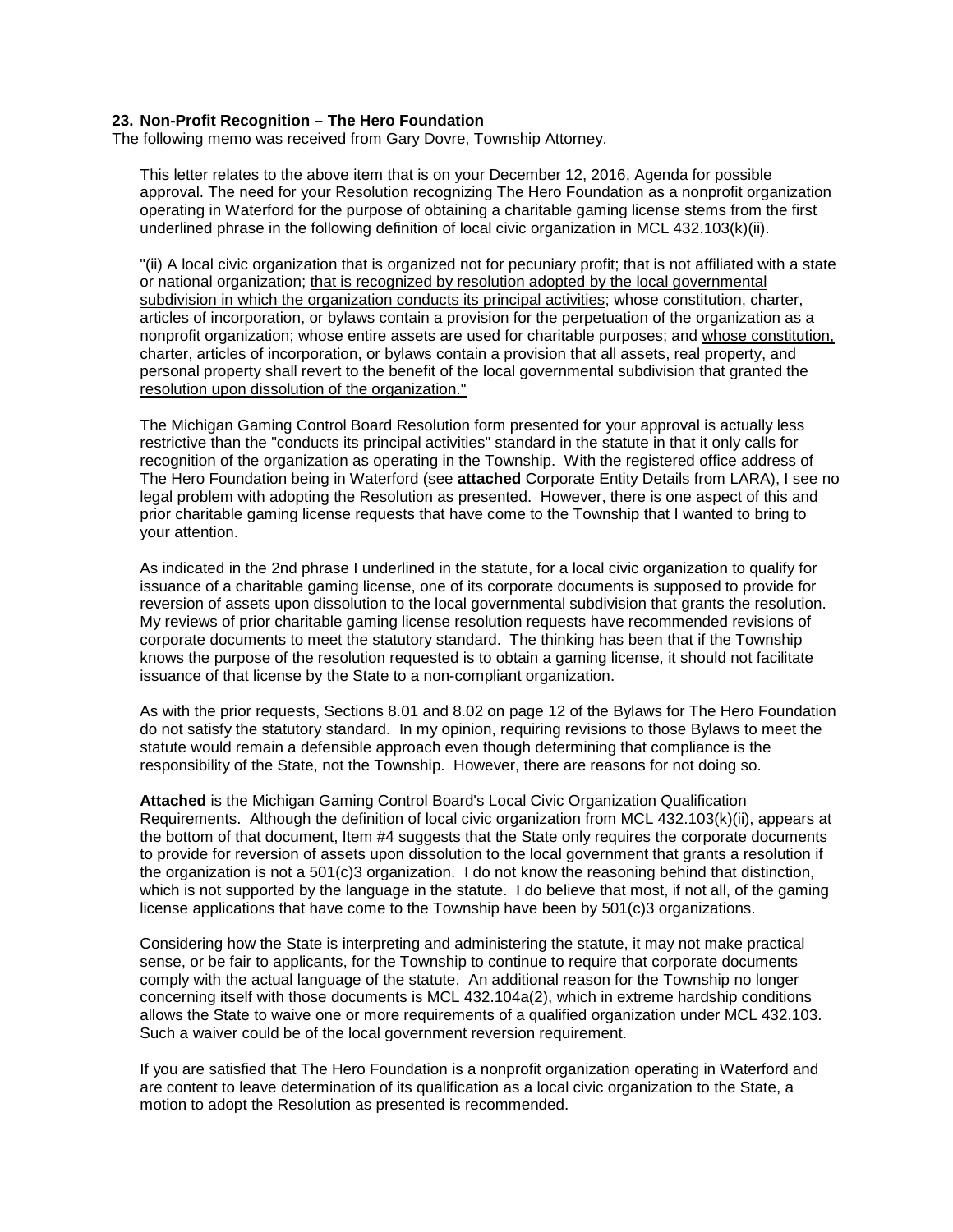## Non-Profit Recognition – The Hero Foundation Continued.

If you are satisfied that The Hero Foundation is a nonprofit organization operating in Waterford but want to make sure that the requirements of a local civic organization under MCL 432.103(k)(ii) are met before a charitable gaming license is issued by the State, a motion to adopt the Resolution as presented with direction that the Clerk not release it until the Bylaws have been amended to comply with the statute would be recommended.

The following letter was received from Katie Larsen, Founder & President, The Hero Foundation.

We are formally requesting to be recognized as a Non-Profit organization.

The Hero Foundation was started in 2009 in honor of Allan Knake, a survivor of pancreatic cancer. Allan is the father of Katie Larsen, the founder and President of The Hero Foundation.

Our purpose is to provide financial assistance to Michigan families suffering from cancer. In addition to financial help, we offer Thanksgiving dinners to all of our families as well as purchase and wrap all holiday gifts. Additionally, we are proud to send children who have been affected by cancer to overnight camps during the summer.

In order to qualify for financial assistance, we require the family to have children who are 17 years or younger still living in the house. Most of our families have lost their income due to a cancer diagnosis; we give these families the comfort in knowing they can concentrate on medicating the disease without having to worry about mortgages, utility bills, holiday gifts, vehicle payments, etc.

The all-volunteer Board of Directors on The Hero Foundation all have strong Michigan roots. Each of the (5) members on the Board graduated from Grand Valley State University. Two (2) of our Board members reside in Grand Rapids (Adam Henige, Jesse Jones) to which they focus on west Michigan families; one (1) member resides in Brighton (Bryan Funke) whom focuses on mid-Michigan families; the remaining two (2) Board members reside in Metro Detroit (Katie Larsen, Brad Conley) which focuses on families in the tri-county area.

The Hero Foundation has partnerships with Karmanos Cancer Institute as well University of Michigan Children's Hospital. It is an honor to go before the Board of Trustees to be recognized, officially, as a Non-Profit organization.

# **LOCAL GOVERNING BODY RESOLUTION FOR CHARITABLE GAMING LICENSES**

(Required by MCL.432.103(K)(iii)

# **RESOLUTION**

At a Regular meeting of the Waterford Township Board, called to order by Supervisor Gary Wall on December 12, 2016 at 6:00 P.M.

The following resolution was offered:

Moved by **Example 20** and Supported by  $\cdot$ ,

That the request from The Hero Foundation of Waterford, County of Oakland , asking that they be recognized as a nonprofit organization operating the community for the purpose of obtaining charitable gaming licenses,

be considered for Approval.

**Approval Disapproval**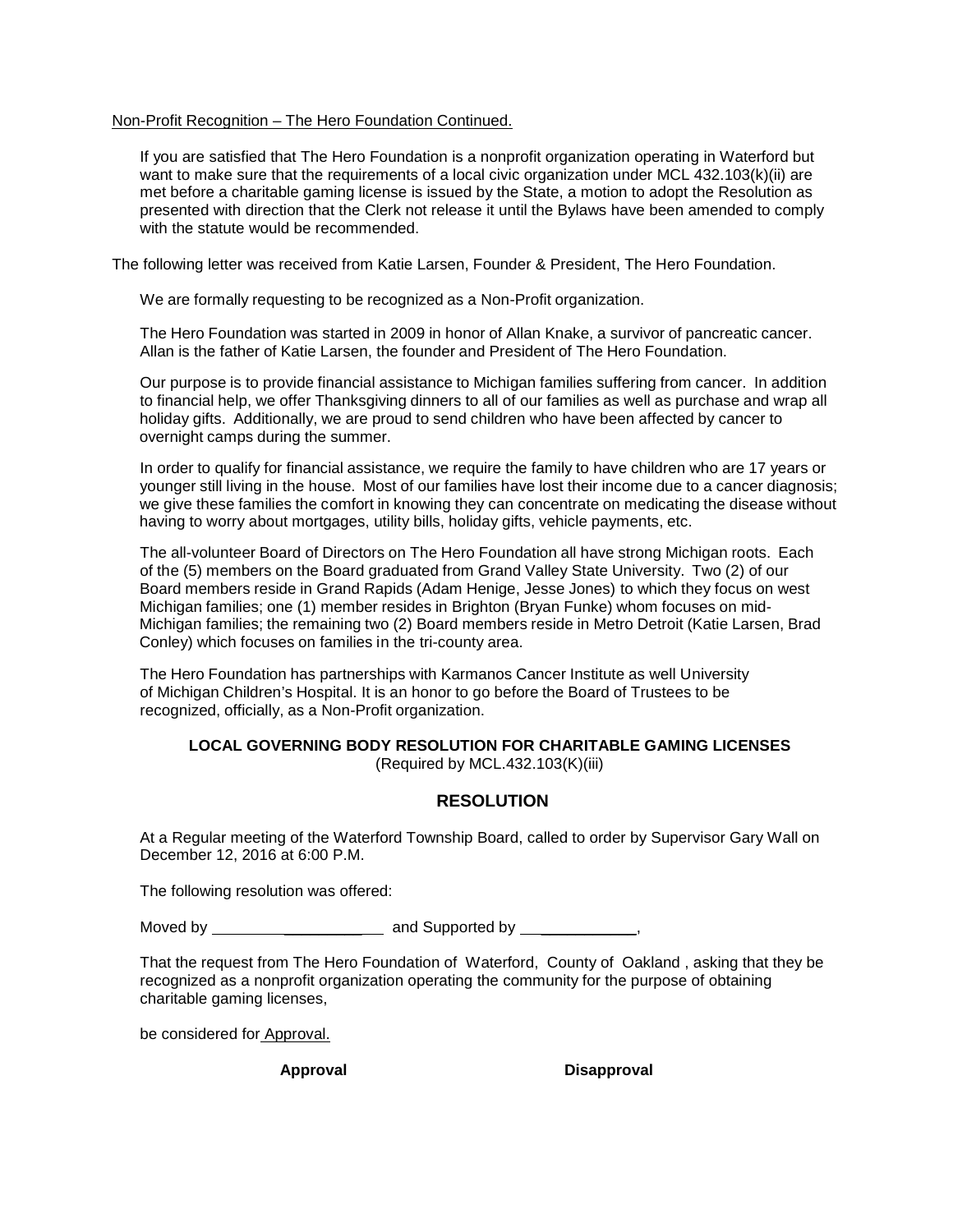# Non-Profit Recognition – The Hero Foundation Continued.

| Yeas:   | Yeas:   |
|---------|---------|
| Nays:   | Nays:   |
| Absent: | Absent: |

I hereby certify that the foregoing is a true and complete copy of a resolution offered and adopted by the Waterford Township Board at a Regular meeting held on December 12, 2016.

(Signed)

Sue Camilleri, Township Clerk

5200 Civic Center Drive, Waterford, MI 48329

*SEAL*

Moved by Camilleri;

Seconded by Joliat; RESOLVED, to approve the request from The Hero Foundation of Waterford, County of Oakland, asking that they be recognized as a nonprofit organization operating the community for the purpose of obtaining charitable gaming licenses; a roll call vote was taken.

Motion carried unanimously.

## **24. Request to submit an application for an On-Premises Liquor License**

The following letter was received from Laura Patricia Slomzenski, La Mexicana #4

Below listed are answered questions of compliances you need.

## Page 10-30

- (1) Re: experience of applicant.
	- Applicant has 17 years in grocery and restaurant business, seven years with La Mexicana #2, and we opened La Mexicana #4 on Dixie Hwy 10 years ago. We have a Certificate of Good Standing from the State of Michigan. We have a good reputation and have opened a second location on January 31, 2016. My moral character and reputation are very good. I have no record anywhere of citations.
- (2) I have the financial responsibility and ability to pay public and private debts. I have no debt, and this year, I was able to finance and stock this new location, La Mexicana #5 on Elizabeth Lake Road.

Page 10-31:

- (3) We have passed all Health Inspections, Fire Safety, paid our taxes, and conform to zoning. We have a fire alarm and alarm for break-ins, and a Panic Alarm, all connected to Alarm Central.
- (4) We are in compliance with applicable building, plumbing, electrical, mechanical and fire prevention codes, state laws and other Township ordinances, with regular maintenance and all work done by licensed workers.
- (5)(i) The only liquor license we are award of in the near area is Russ's Party Store, which is next door. The owner of Russ's Party Store is planning on being with us at the board meeting and has no objection to our having on premise sales of beer & wine. We can tell you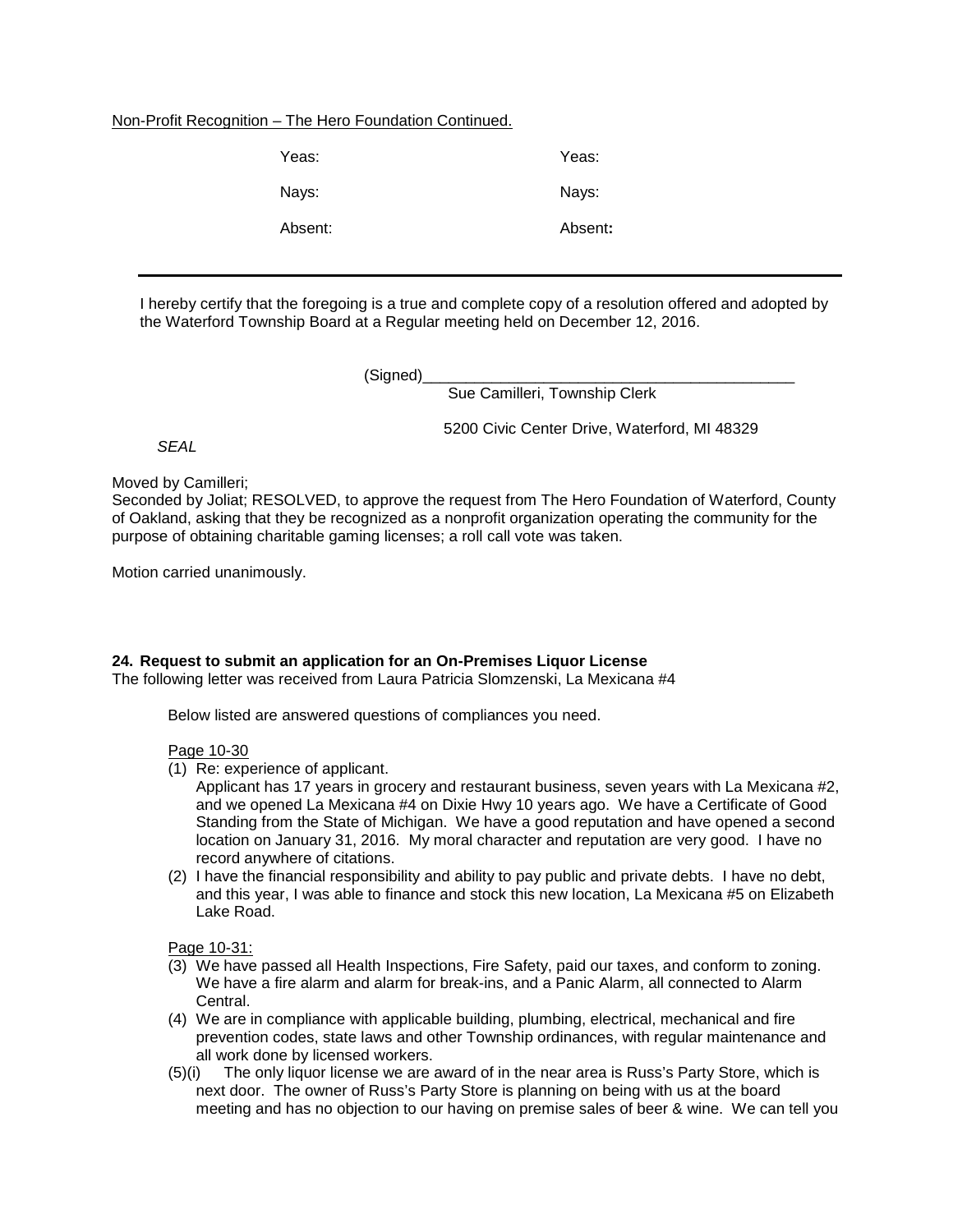## Request to submit an application for an On-Premises Liquor License Continued.

that our customers love the authentic Mexican food and have asked for beer in the restaurant. It is a nice quiet business area. That will not change with the addition of beer & wine on premises. The atmosphere in the store is warm and friendly.

(ii) I do not know if the restaurants in this area have beer & wine, possibly Pontiac Country club. We are the only one of our type with a grocery store, meat market, and restaurant. (iii) Most businesses in this area are close in size to ours, so there is a business that has a

liquor license, the building size will be of similar size to ours, which is 2,000 sq. ft.

(iv) In the nearby area there are restaurants, but I don't believe they have a liquor license.

(v) We are unaware of any hotels or lodging facilities which also have restaurants, meeting room and banquet facilities.

(vi) The area is developed.

(vii) We believe there will be no impact on policing requirement.

(viii) Overall benefits of this establishment are the blend of all our services and goods, which would be enhanced with an on premise beer and wine license.

(ix) Another factor that may affect the health, safety and welfare or the best interests of the community in a positive way, is that with our diversity, it limits the number of places they have to go to shop or eat, limiting the amount of traffic.

(x) We know of no factors that may affect negatively, the health, safety and welfare or the best interests of the community.

(6) We expect no adverse effect on the surrounding neighborhood and other business establishments.

(7) We expect no additional expenditures of public funds. The building and business is established, and we have had our business there since January 31, 2016.

(8) We expect no changes in regard to vehicular movement, and pedestrian movement is easy, and we have good and sufficient parking.

(9) I managed La Mexicana #1 for 7 years and opened and now run La Mexicana #4 on Dixie Hwy. and opened La Mexicana #5 on January 31, 2016.

(10) Business history speaks for itself. We have been successful with La Mexicana #4 store for 10 year and we opened our second store, La Mexicana #5 on January 31, 2016.

(11) We have no history of any violations of any type, and we have not had liquor in the past.

(12) We have supplied all information to the best of knowledge, and are truthful to the extent of our knowledge of other businesses.

(13) This location is established. The amount of investment in the establishment is \$200,000.00. (14) The character of the establishment to be licensed is warm and friendly, and we expect no change to that. We expect to promote the character of the community, and expect that the addition of beer & wine will be favorable in terms of impact upon the welfare, service, land development and stability of the Township.

(i) To the best of our knowledge, there are no hotels or motels with 150 or more rooms and a full service restaurant in the area.

(ii) There are no Assembly or Convention centers nearby.

(iii) There are no Food Service Facilities that are part of immediate proximate to, an office, service and/or commercial center complex under the guidelines established for each zoning district.

(iv) Our existing building and existing business is 2000 square feet, and we feel the addition of beer and wine on premises will enhance the experience for the local area of Waterford.

(v) This is not a hotel or lodging facility.

(vi) This is not supper club, more a place for groceries and a good quick lunch.

(vii) Capacity is 30 diners.

(viii) There is no bar area, just dining and groceries.

We are excited about this potential new addition to our services and know our customers will be happy. Our customers requested Lemonade, and we recently added the two new cold beverages (lemonade & an additional Mexican beverage, and they have been requesting beer with their lunch, so that's our next goal.